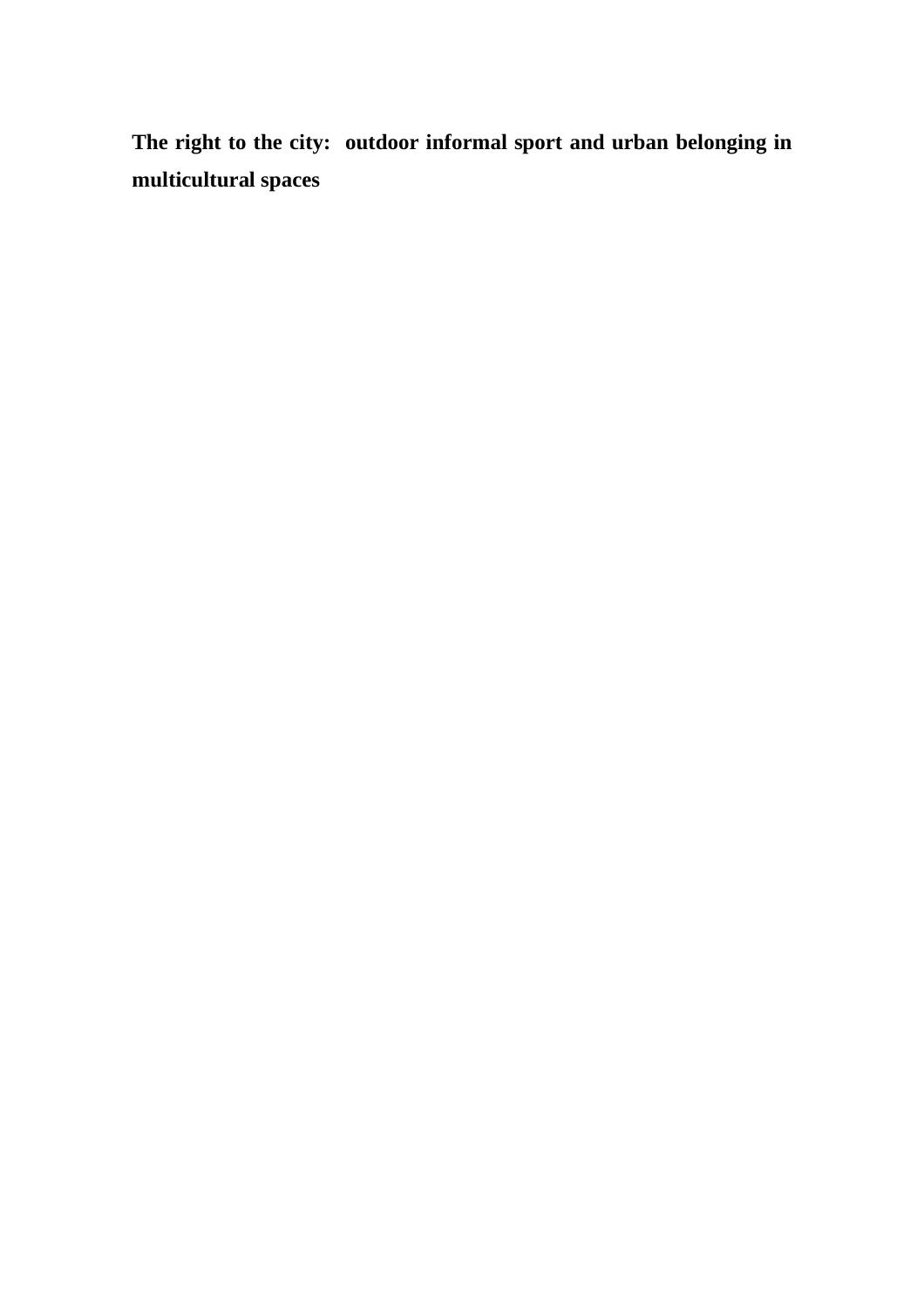# **The right to the city: outdoor informal sport and urban belonging in multicultural spaces**

Studies on 'everyday multiculturalism' and 'lived multiculture' have advanced knowledge on the kinds of inclusive everyday spaces and practices that characterise our culturally complex, mobile and superdiverse cities. This paper expands this agenda by exploring informal sporting and leisure interactions amongst migrant and ethnically diverse urban populations. Embedded in a larger comparative city project that examines how urban environments and wider social structures mediate inclusions and exclusions of urban dwellers, this paper presents a case study of temporary migrant workers in Singapore and their participation in outdoor informal sport. It deploys Lefebvre's notion of 'Right to the City' to understand city dwellers' access to urban resources and their collective ability to democratically inhabit the city. Despite structural constraints imposed on marginalised migrants, the nature of informal sport, the spontaneous coming together to play, creative use of public space and a range of convivial practices, generate a sense of urban belonging.

**Keywords**: sport, recreation, migrant workers, urban belonging, diversity, Singapore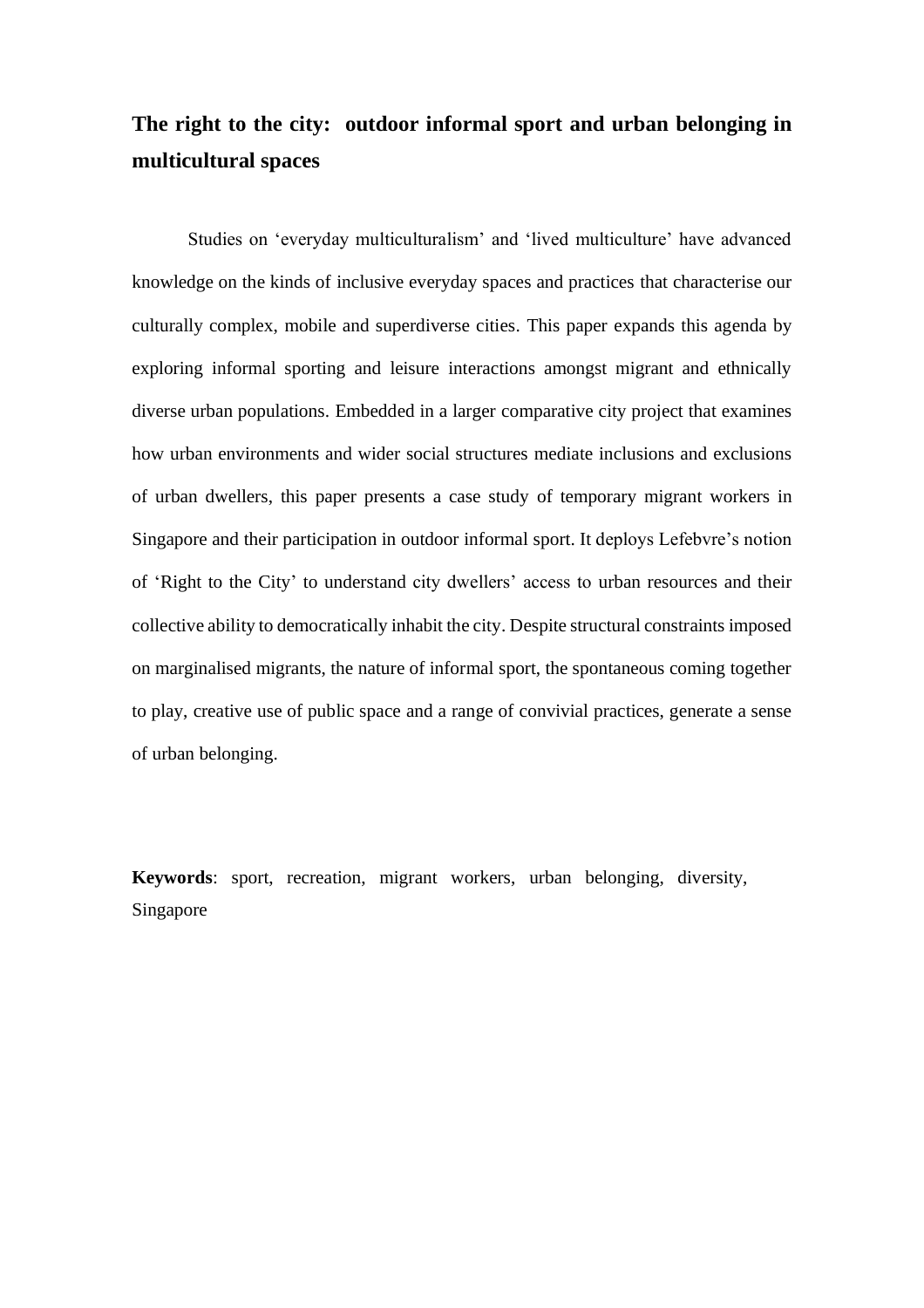## **Introduction**

Outdoor recreational and physical activities are a familiar feature of public space and bring these spaces to life. These activities can take a variety of forms, ranging from formal participation in competitive club sport or organised exercise such as 'boot camps', to more casual engagements in active leisure such as jogging and cycling, or lifestyle sports like skateboarding, or outdoor play like frisbee. There is also participation in 'informal team sport', which is composed of regular or semi-regular sporting participation in team sport (like basketball, soccer, volleyball and cricket) where individuals join in on a 'turn up and play' basis. This typically occurs in public or semi-public spaces. Although the games are competitive there are generally no formal rules, fees, memberships or referees, as is the case with organised competitive sport. While casual games are often based on formal sporting codes, rules are modified by consensus and playing areas are adapted to fit the available space. Evidence suggests that participation in informal recreation and leisure practices now outnumbers that in formal amateur sport club competitions in major cities like Singapore, Sydney and London (Singapore Sports Council, 2011; Australian Sporting Commission 2015; Singapore Sports Council 2011; Sport England 2015). Further, existing research into informal social team sport posits that this form of recreation is better at facilitating democratic civic participation than organised sports (Vermeulen, 2011; Wheaton, 2015; Jeanes et al., 2019). Participants from diverse backgrounds voluntarily take part and learn not only how to negotiate game rules but also complex interethnic and diasporic social relationships (DeLand, 2014; Teok, 2015; Wise et al., 2018).

Embedded in a wider comparative city project – Sydney, London, and Singapore – this paper has an empirical focus on Singapore as an under-examined and long established site of urban multiculture and migration settlement. The research investigates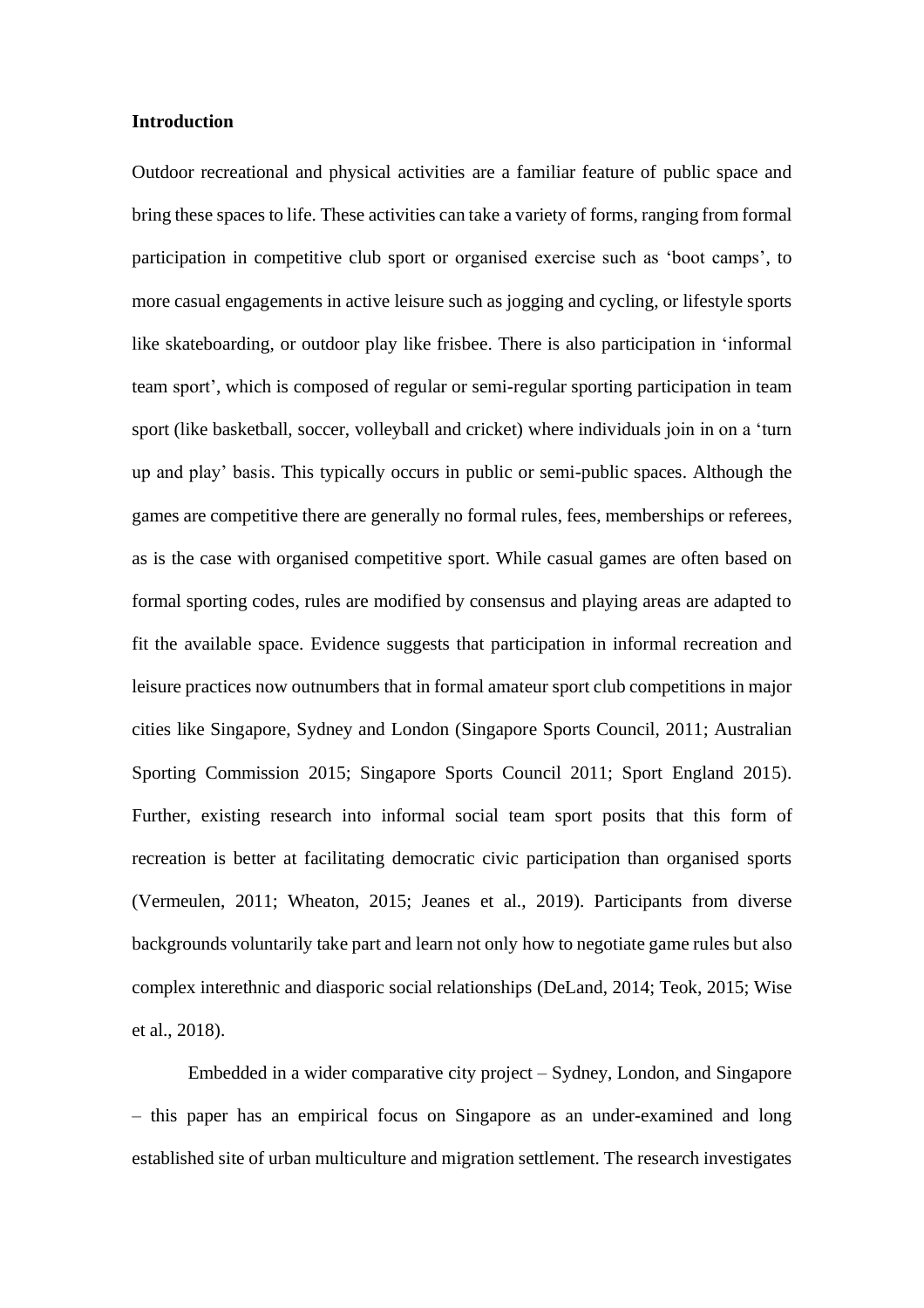how outdoor informal team sport is entangled with different traditions of urban space and density, with contrasting histories and contemporary formations of urban citizenship, and variegated forms of race, migration and multiculture. We situate informal team sport in urban everyday life and examine its social benefits to city dwellers, particularly marginalised and racialized temporary migrants disenfranchised from formal recreational opportunities. Informal sporting participation raises pertinent questions about urban citizenship, particularly as cities become denser, public spaces increasingly privatised, and inequalities deepen around differential access to the city across race, class, gender, generation, migrant status and citizenship rights. Drawing on field research among two groups of temporary migrant workers in Singapore, skilled and low-waged, we demonstrate how wider structural inequalities, regimes governing public space, including forces of privatisation, as well as increasing commodification of leisure and recreation practices, shape the ways in which they are able to inhabit the city. We interrogate the tensions and contradictions of urban belonging for these workers who are central to Singapore's economy but whose rights and access to public spaces are restricted and regulated.

With a focus on access to and use of outdoor public spaces, we draw on Lefebvre's notions of the 'Right to the City' (1996) and 'Production of Space' (1991) as a way to understand urban belonging - the relationship between city dwellers and their access to urban resources and spaces, not so much as individuals but in their collective ability to democratically inhabit the city (Purcell, 2013; Bauder, 2015). The right to the city's emphasis on participation in social life, the appropriation of urban space, and the collectivism of shared urban resource inform Lefebvre's (1991) notion of the production of space. He develops a trialectic of perceived space (i.e. physical, mappable space), conceived space (i.e. space that is designed and governed by policymakers and planners)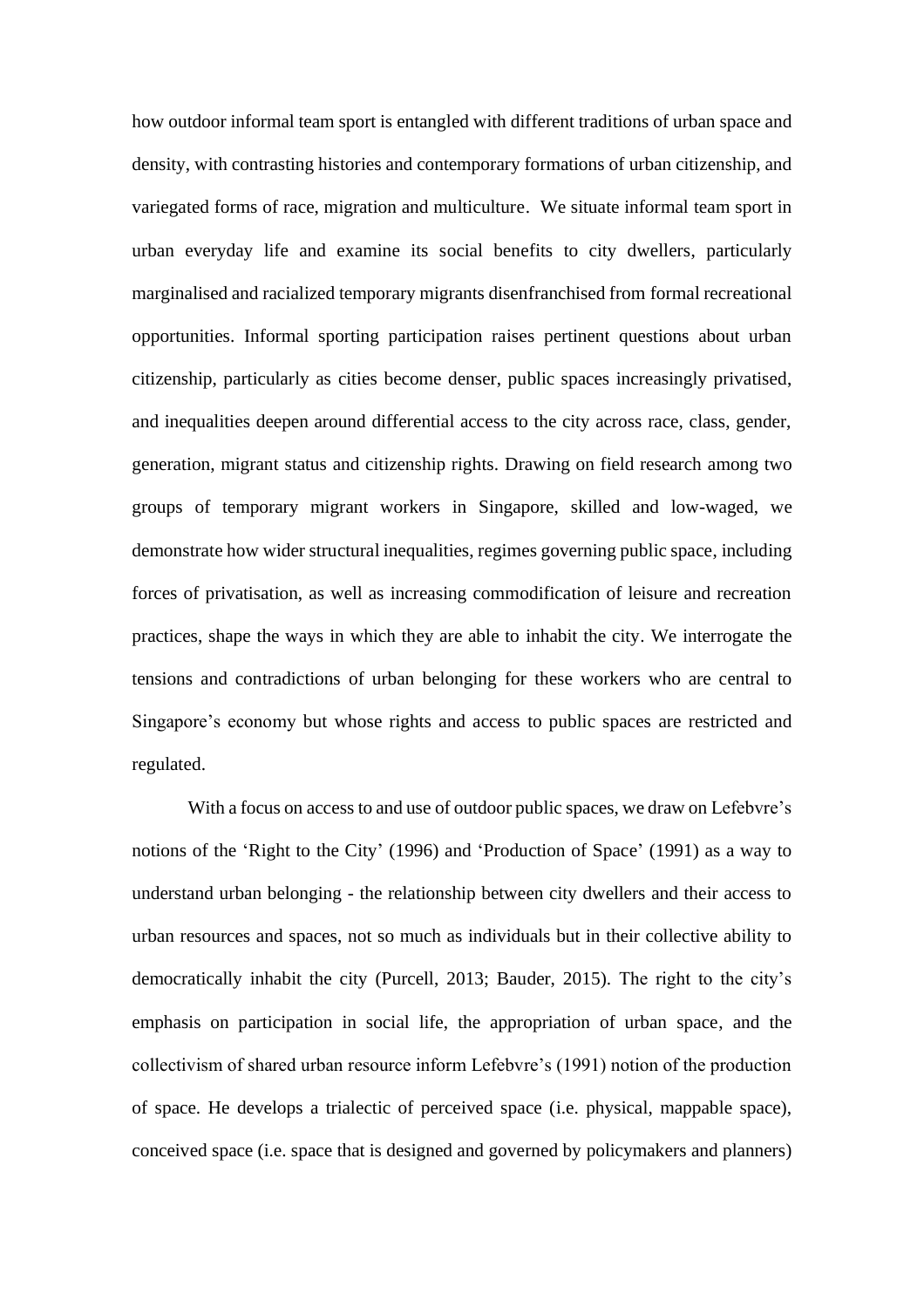and lived space (i.e. the ways in which people unpredictably experience and interact with space, the space of inhabitants and users). The notion of these distinct but co-constituting layers of space is particularly helpful for developing an analytical framing between urban space, leisure practices and multicultural social relations. We connect the right to the city with theorising on 'everyday multiculturalism' (Wise & Velayutham, 2009) and 'lived multiculture' (Neal et al.,  $2015 \& 2013$ ) which has advanced knowledge into what kinds of everyday spaces and practices make for inclusive diversity, by reflecting upon the ways in which urban environments and wider social, economic and political structures are generative of inclusions while also reinforcing exclusions in everyday life.

## **The significance of informal sport and public space in the multicultural city**

The popularity of sport makes it an attractive tool to promote shared community values and social integration of migrants, especially those newly arrived, as engagement in sport and leisure facilitate the acculturation process by decreasing the stress associated with migration (Hasmi et al., 2014). Indeed, sport can build links and trust both within migrant communities and between migrants and the broader community, thereby acting as an entry point for wider participation in community life (Schaillée, Haudenhuyse & Bradt 2019). Team sport holds almost mythical status in popular discourse for its perceived role in building cohesive communities but while the positive unifying aspects of sport and its economic and social benefits for cities are often celebrated (Schimmel, 2001), the racial abuse of black and minority ethnic players (see Cleland et al., 2019) serves as a powerful reminder of the conditional terms of inclusion in sporting arenas.

As Spaaij (2014 : 304) argues, any generalised claim that sport is a mechanism for 'good settlement' is contentious' because sport 'is also used to differentiate and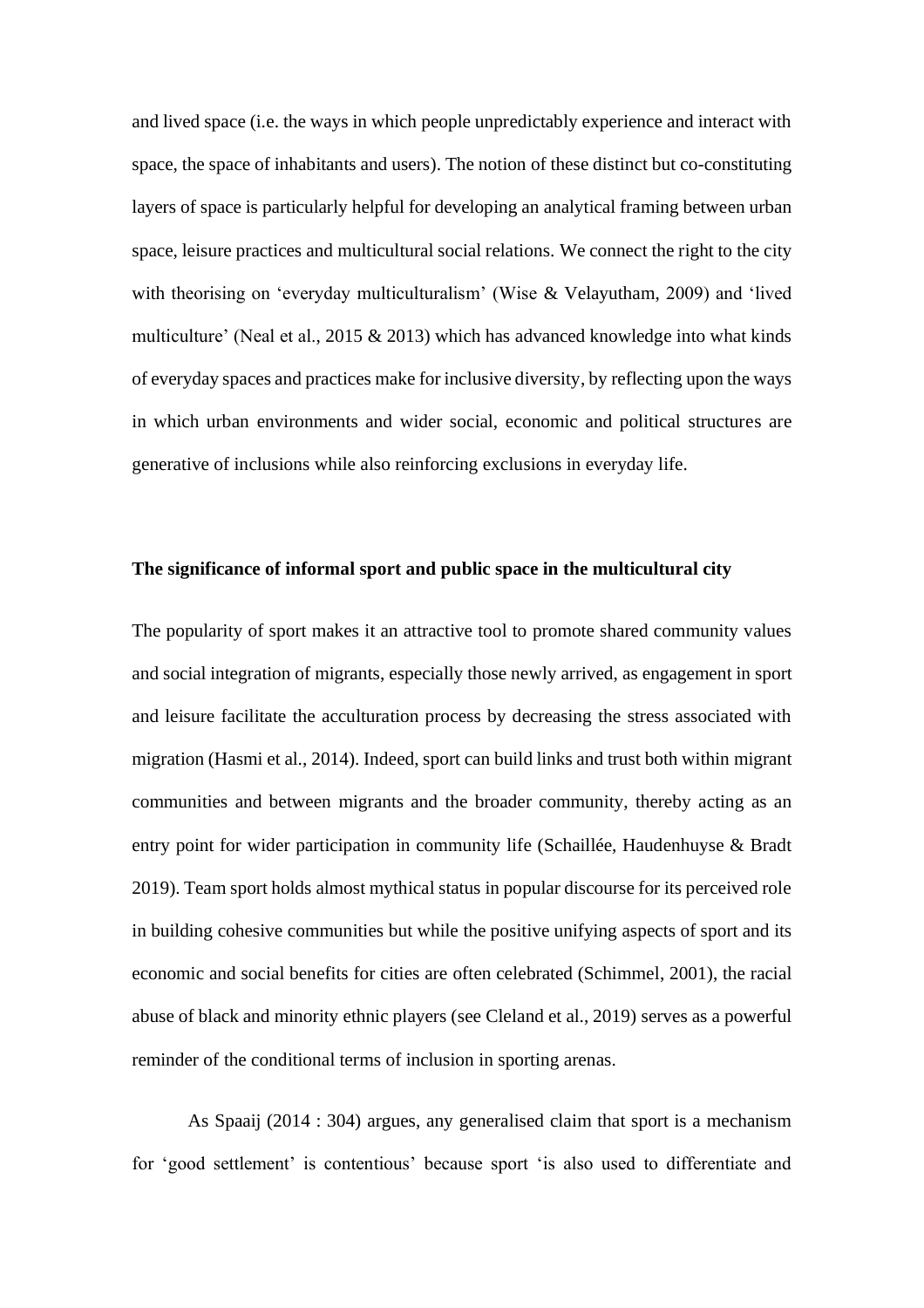exclude'. Most research on sport and diversity examines formal, organised activity relating to professional sport and associated local sporting clubs (Adair & Rowe, 2010). This focus has been imperative to exposing the structural relationship between sport and social inequalities across race, ethnicity, class and gender across different societies (Carrington, 2010; Maxwell, et al., 2013). Racial slurs on the court and field still commonly occur. Tensions can also emerge across ethnic differences due to a lack of socialisation into organised club sports linked to rule following and differing expectations around player etiquette (Aquino, 2015; Burdsey 2010; Carniel, 2009). Ethno-specific clubs can increase access to club management positions for migrants. However, benefits for 'linking' social capital beyond the sporting organisation and accessing positions of power in mainstream clubs remain rare. Women from racial minority backgrounds also continue to be excluded at the levels of social structure of sporting clubs and marginalised in micro-interactional sporting contexts (Agergaard, 2016; Schaillée, Haudenhuyse & Bradt 2019; Maxwell & Stronach 2020).

This paper turns its focus to outdoor informal team sport and recreation, and examines its potentials and limits in fostering inclusion and exclusion of marginalised migrant groups. Beyond its interpersonal and interactional dimensions, which has formed the focus of existing studies on informal sport (see Thangaraj, 2015;Woodbine, 2016), we argue for understanding informal sport in relation to its *urban* context – the kinds of spaces in which they occur, the different formations of 'community' fostered by such urban encounters, and multicultural populations involved.

Informal engagement in recreation in shared urban locations produces regular encounters with difference – between participants and also among those otherwise sharing these spaces of play. Neal et al.'s (2015: 473) study of parks and urban multiculture in England found that 'encounter not only matters as a moment of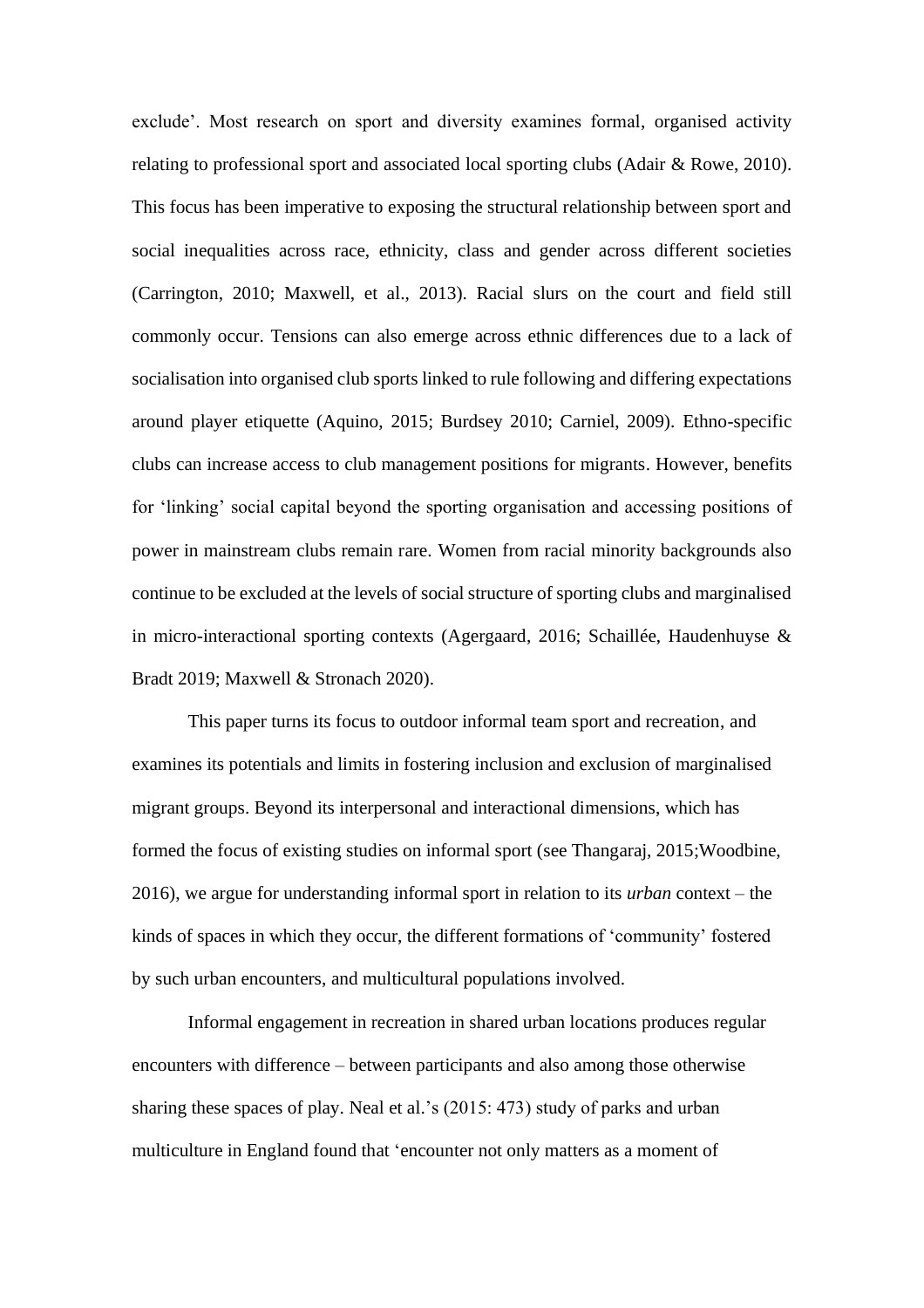(potentially transformative) interaction and dialogue between ethnically different populations but is also present and affective in the sharing of spaces and participation in similar practices'. Inclusive places to meet and play are clearly central here. Recent research on 'arrival infrastructures' (Meeus, Arnaut & Van Heur, 2019) in European cities foregrounds the fundamental importance of civic and social infrastructure in creating the conditions for diverse communities to flourish, arguing that the built environment, not just civic voluntary organisations, influences the depth of associational life in cities – something underplayed by much scholarship on social capital. Thus, physical spaces like parks are essential for the development of supportive social networks that contribute to the belonging and social anchoring of marginalised migrants. Rishbeth and Rogaly (2018: 284) argue that for those excluded in the city, 'such as those marginalised by unemployment, ill-health, loneliness, overcrowded housing and/or racisms', accessible outdoor spaces can foster atmospheres of recovery – bringing respite and hope. Further, the authors posit that urban public spaces require 'practice, effort, negotiation, and achievement', and these can produce dispositions 'at ease with difference' (Rishbeth & Rogaly, 2018: 286). In multicultural Singapore, Wise and Velayutham's (2014) work has shown that living in close proximity in high density public housing means that there is intensive use and sharing of spaces such as corridors, parks and playgrounds, and this produces possibilities for mundane intercultural habituation. However, these spaces of encounter are cut through by migrant status where the racialized embodiment of temporary migrants marks them out as non-citizens with only a tentative and provisional entitlement to inhabit public space, in turn circumscribing the possibilities of encounters with local citizens.

## **The Singaporean context**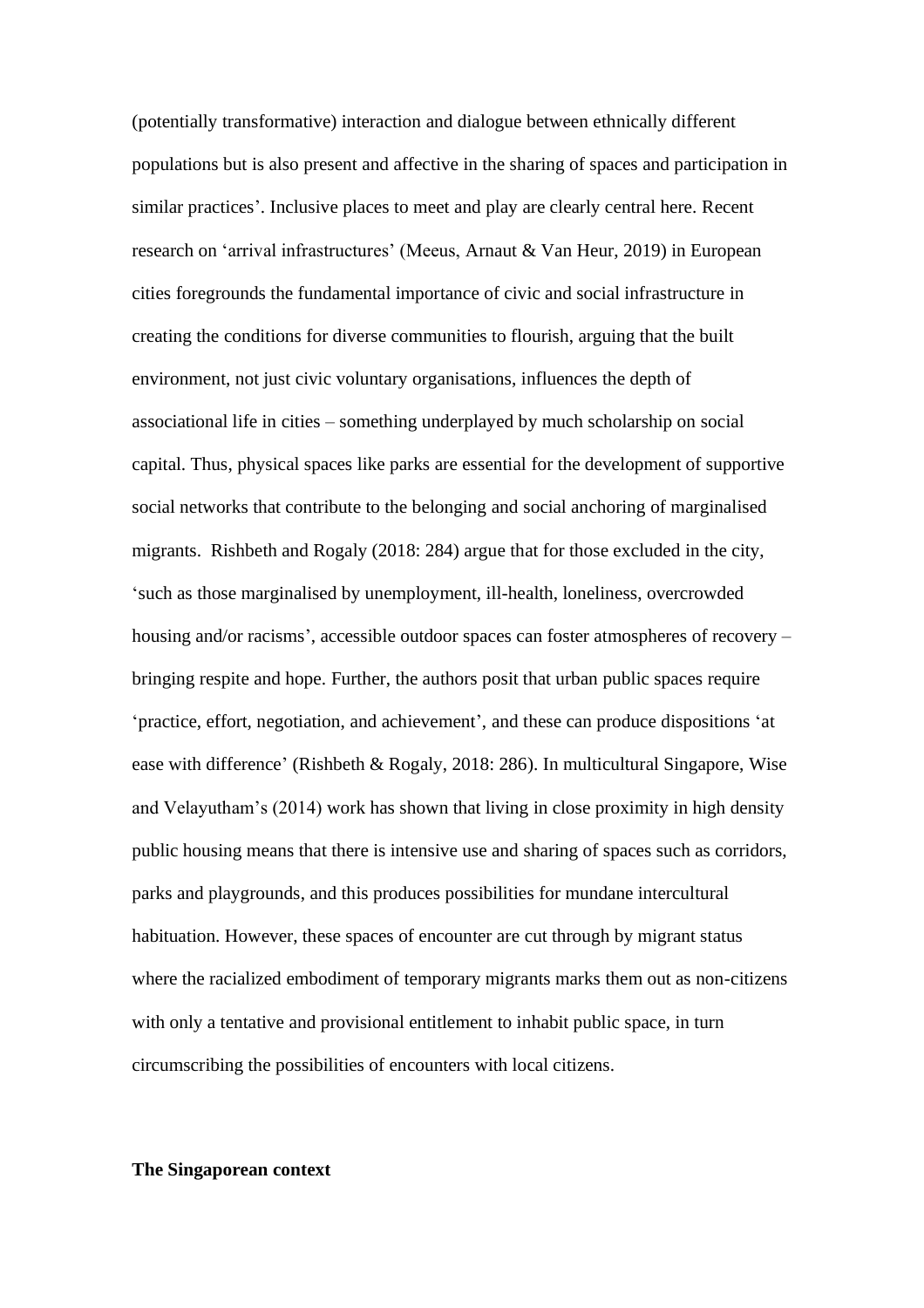Singapore is one of the most densely populated countries in the world and very much a 'high rise' city. The city-state is an immigrant society consisting of a Chinese majority  $(74.1\%)$  followed by Malays  $(13.4\%)$ , Indians  $(9.2\%)$  and 'Others'  $(3.3\%)$  – these classifications make-up the dominant organizing framework of racial difference termed 'CMIO'. Singapore's permanent population numbers about 3.7 million people. Nonresidents residing there on temporary work visas number an additional 1.3 million people. Non-residents often comprise a large part of the 'Others' category. Foreigners who intend to work in Singapore must hold a valid work visa, which are categorised according to occupation, skill level and salary. Employment Pass holders are typically professionals, S-Pass holders are mid-level skilled staff (hospitality, IT services, technicians, etc.) and work permit holders are semi-skilled workers (construction, manufacturing, cleaning and domestic help).

These visa categories are also highly racialized. Traditionally, Employment Pass holders have tended to be white 'expats' from Europe, Australia and the US. Only in recent years has this category opened up to skilled professionals from the Asian region, particularly India and China. S-Pass holders are almost exclusively migrants from Asia. Work Permit holders are exclusively from Asia – blue collar workers from India, Bangladesh, Malaysia and PRC China. Migrant domestic workers are predominantly from the Philippines, Indonesia, Sri Lanka and Myanmar. Despite the nomenclature of 'temporary' work visas, many of these migrants have worked in Singapore for well over 10 years. Notwithstanding the length of their stay, mid-level and semi-skilled migrant workers are viewed as a transient labour force (Wise, 2016) .

While there is an official policy of multi-racialism in Singapore that has to some extent fostered harmonious race relations among the populace, some Singaporean scholars argue that this policy largely fails to address the continued occurrence of racial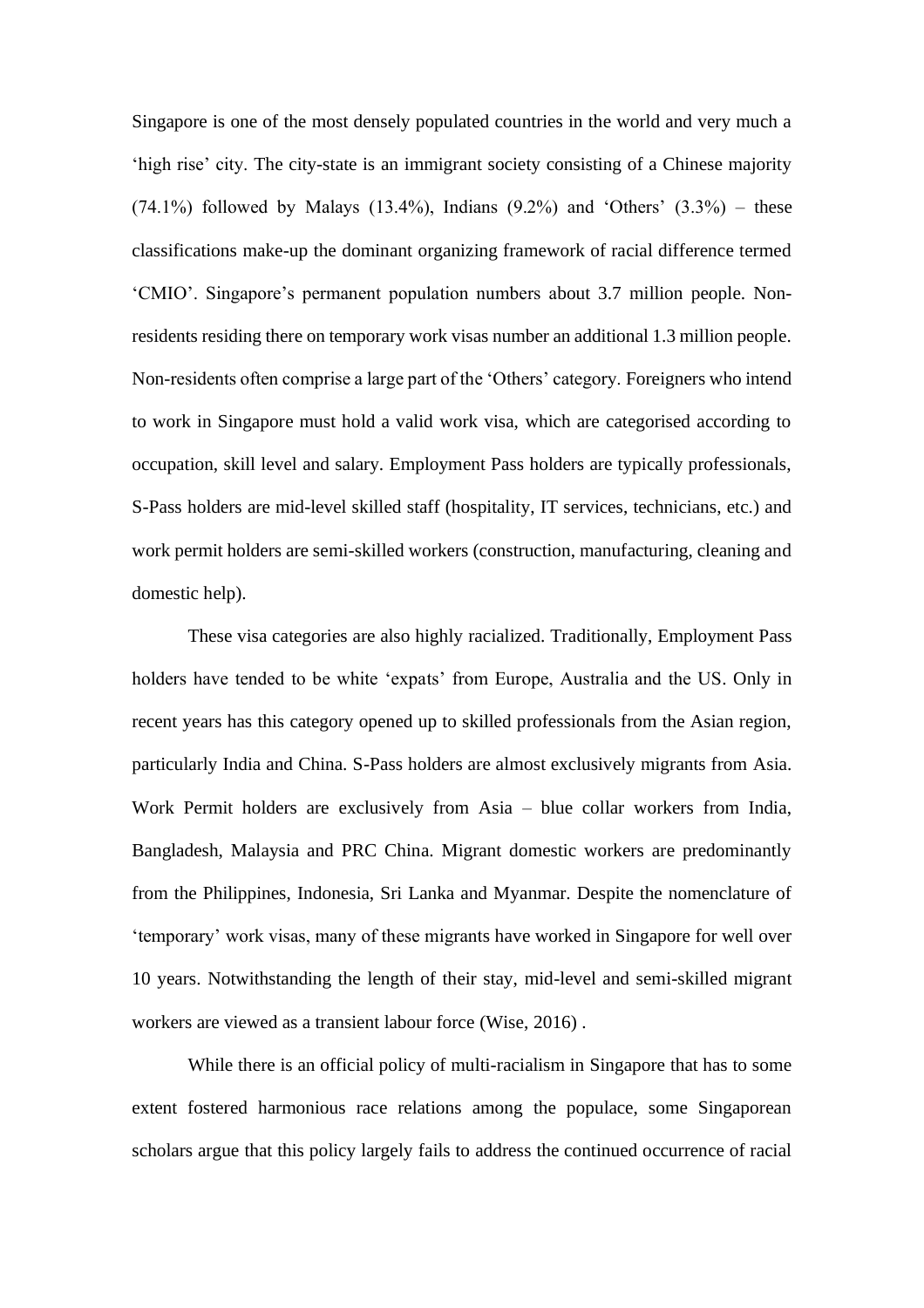discrimination at the institutional and everyday level (see Velayutham, 2017). Racism in Singapore has roots in European colonialism that racially classified the land's inhabitants and in the postcolonial context has been reconfigured into new racial hierarchies and made further complex as a result of migrant-led super-diversity. There has been a normalization of 'Chinese privilege' while Indians report experiencing regular everyday racism and racial stereotypes are publicly vocalized about Malays (Velayutham, 2017). Migrant workers are also stigmatized for being 'foreigners' and perpetually Othered as transient and dispensable labour, particularly those from less advanced economies in Asia, and perceived as a social nuisance especially when they gather in large numbers in public spaces.

The complex layers of race, class differentiation and visa status in Singaporean society play out in heated (often xenophobic) local debates around access to public facilities and public space. Again, these contestations have roots in Singapore's colonial period (1819-1959) where British town planning centered around excluding indigenous and immigrant communities from open public spaces and segregating them into high density enclaves (Hee & Ooi, 2003). In 1959, under self-rule, the Singapore government established the Housing Development Board (HDB) to provide public housing and improve living conditions for its residents away from the city centre. Today, some 80 per cent of Singaporeans live in large public housing estates, most with outdoor or covered sporting facilities that form the bulk of publicly accessible spaces for play. These middle and working classes, including permanent residents and skilled temporary workers, avail of centralized shared sporting amenities such as hardcourts, exercise and play equipment. While these aimed to deliver a 'national agenda for 'harmonious living' among various ethnic groups' (Hee & Ooi, 2003: 91) more exclusive forms of leisure spaces exist with regulated access. Upper middle class Singaporeans and highly paid expats on skilled visas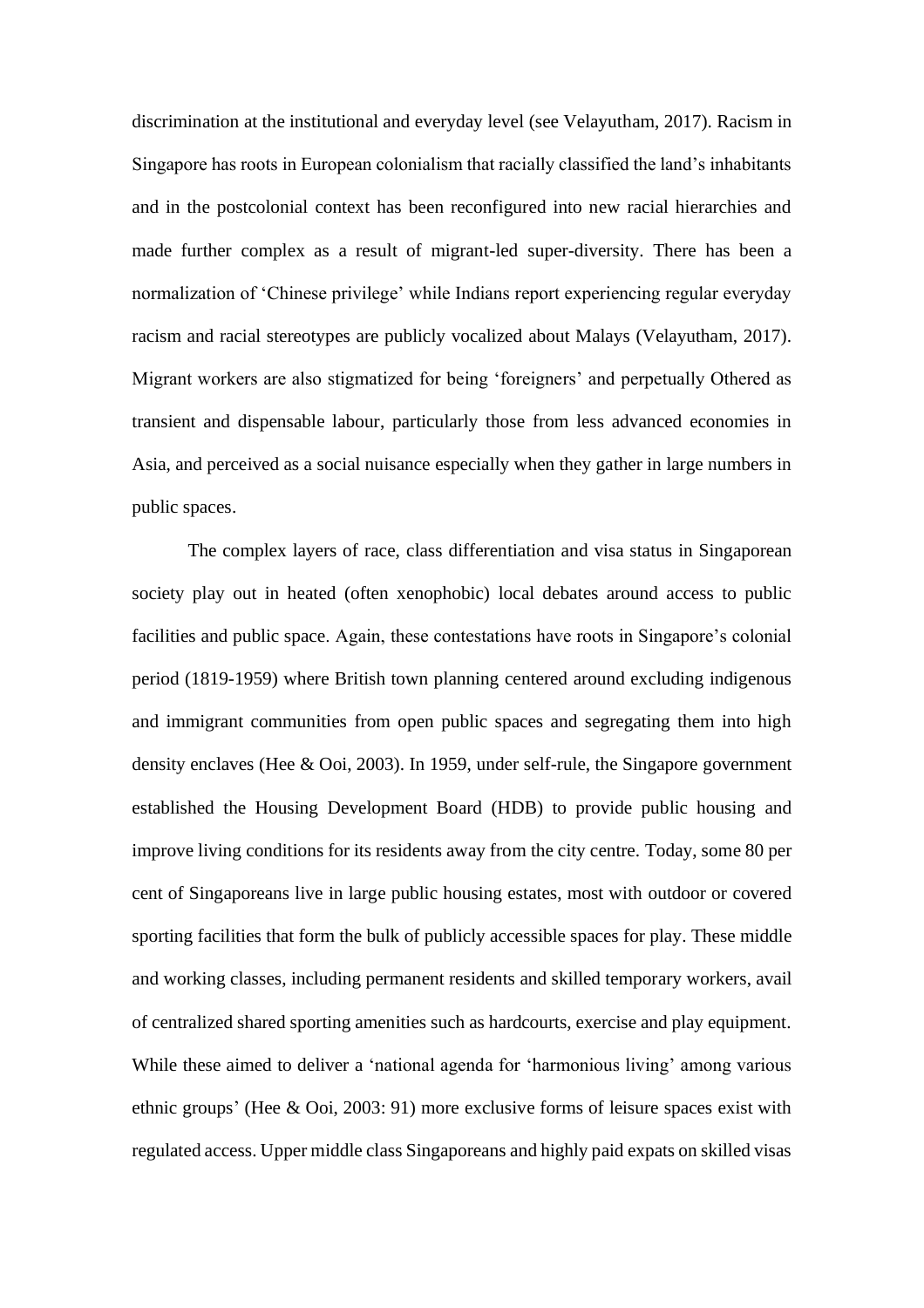live in private condominiums with 'gated' recreational facilities, including indoor gymnasiums, pools and tennis courts. Those who are least provisioned for in terms of recreational spaces are low waged workers – with male migrant labourers (such as those working in construction) living in on-site dormitories and female domestic helpers residing with local families. Occupation by both groups' of public spaces such as parks and open fields on their 'day off' from work (usually Sundays) is often frowned upon by local Singaporeans (Ye 2019).

Thus, while Singapore promotes itself as an 'inclusive city' based on its urban design, structure and functionality, it is important to investigate the contours of this inclusion. Limitations particularly apply to Singapore's migrant population. As Ye (2019: 486) argues, migrants are 'rarely naturalized' in city life but rather 'incorporated with various limits on the occupations they can access, where they can live, as well as citizenship rights and privileges' and this includes regulating their modes of inhabiting public space.

### **The study and field-sites**

Our study adopted multiple methods, involving sustained participant observation and indepth interviews, to investigate the extent to which informal sporting participation and the spaces in which they occur forges urban belonging for marginalized migrant workers. Through regular field visits, we were able to observe more closely and speak to those engaged in informal sport and the ways in which they inhabit the lived space (Lefebvre, 1991) of the city. This paper introduces two groups of temporary migrant workers aged 20 to 40 in two geographical locations in Singapore, Kallang and Yishun, identified based on our prior experiences in the city. They present differing residential locations – one in the centre of Singapore and the other on its margins. In Kallang we follow a group of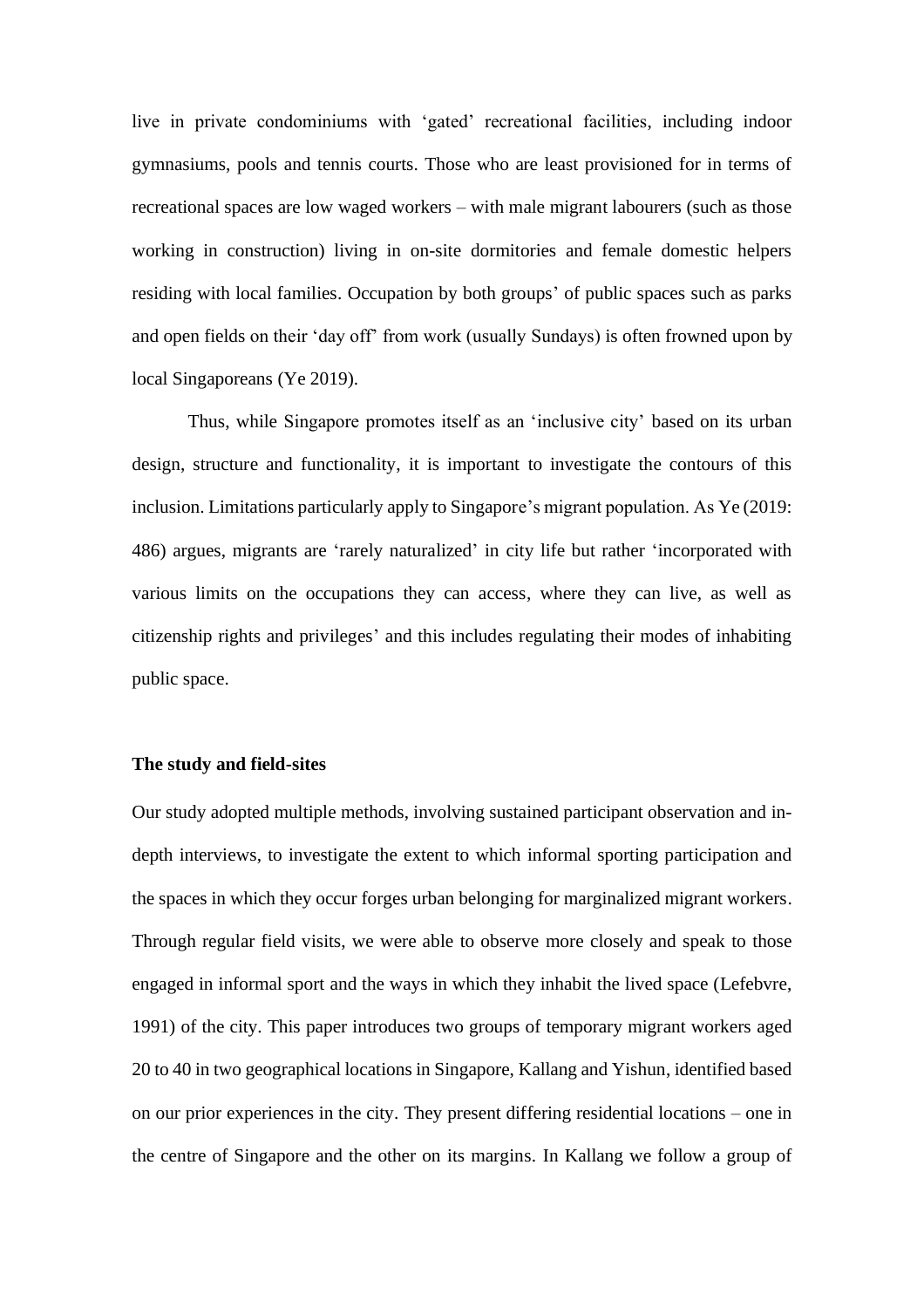female migrant domestic workers from the Philippines and Indonesia who play social volleyball, while in Yishun, a group of male Filipino migrant workers on SPass visas who play pick-up basketball.

Ethical clearance from relevant university ethics committees was sought and granted before the research commenced which ensured the research had safeguards for discussing experiences of racism which can be uncomfortable or upsetting for some interviewees. Aquino, Wise and Velayutham, who have long-standing fieldwork experience in Singapore, began the empirical work in 2018. During our initial visit, we identified patterns of use, routines and interactions and had casual conversations with players about their involvement in the respective informal sports, having first identified ourselves as researchers and explaining the purpose of our research. Regular return visits helped develop more cordial relationships with the participants and eventually they were approached for formal interviews in 2019.

Participants were purposively sampled and formal one-to-one interviews were conducted in English and Tagalog at the sporting venues. The interviews explored wider questions of migrant stories, senses of home and Singapore, and the importance of the particular space they inhabited and the games they played. In addition to approximately 200 hours of participant observations, we conducted 14 formal individual interviews and 3 formal group interviews with an ethnically and gender diverse research population. The dataset – both extensive field notes and the interview transcripts – have been inductively coded and key themes that emerged relating to participants' relationship with the urban environment and the role of informal sport were used as the analytical frame for this paper. Pseudonyms have been used for participants in the reporting of our findings.

Given the concern with the ways in which public urban space is generative of social interaction and leisure practices, particular attention was given to in-depth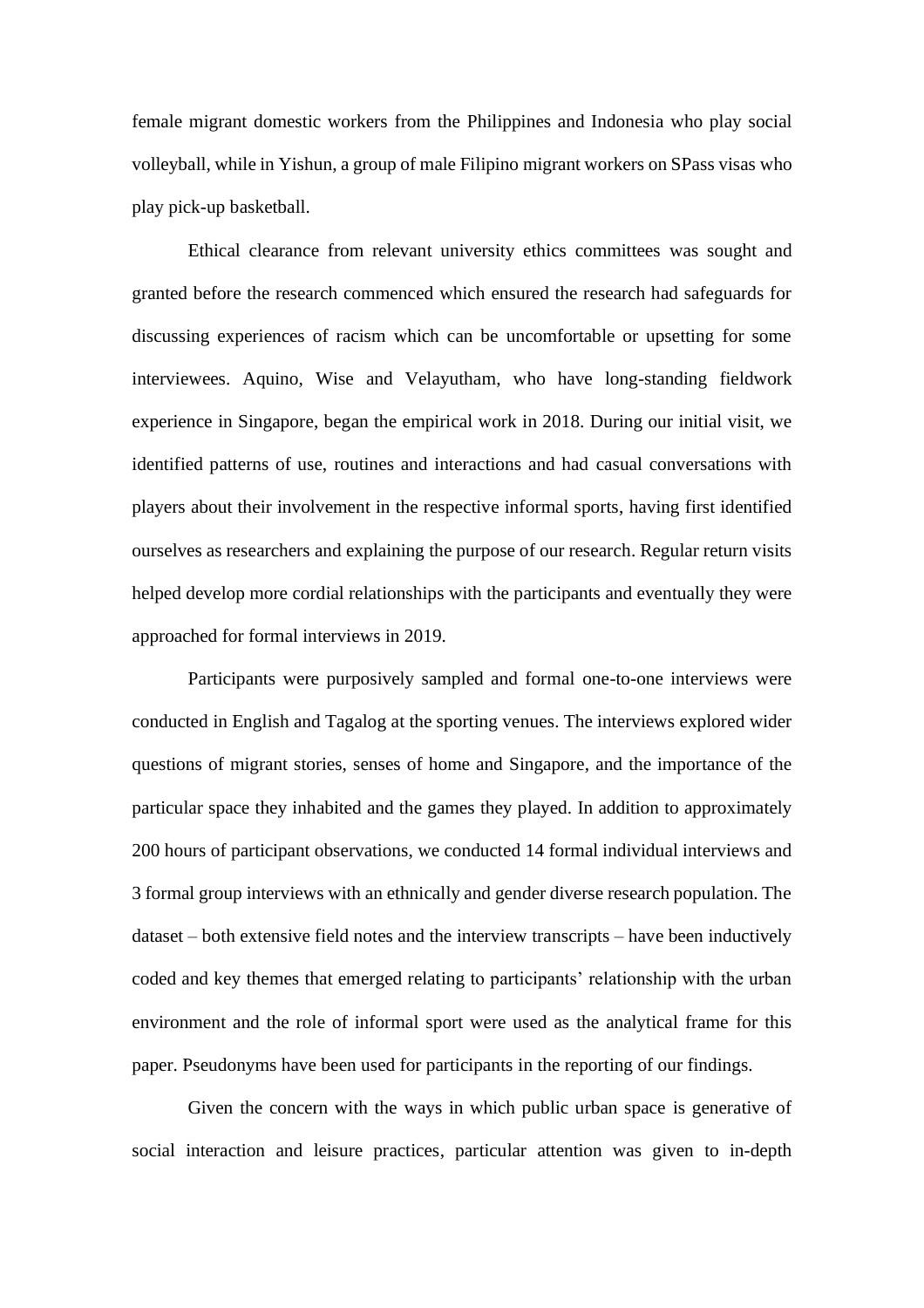observation of these spaces and we turn now to the descriptions in the fieldnotes as these capture the nature of the public spaces in the two areas of the city and detail the physical activities and associated social life within them.

## *Public space, migrant presence and outdoor leisure*

Kallang estate is located close to the city's downtown centre, developed around the Kallang River, and the site of Singapore's first airport. It is an area that has been subjected to expansive land reclamation, including for mass residential development and today is famous for housing the Singapore Sports Hub comprising of the National Stadium and other sports facilities. Kallang is easily accessible by public transport, which makes its greenspaces a popular meeting place for migrant workers on their day off.

Despite the abundance of formal sporting facilities nearby, the migrant domestic workers play volleyball on vacant land between Kallang train station, the river and a neighbouring housing estate. This vacant green field<sup>1</sup> of uneven terrain, veined with the roots of Angsana trees is largely just an empty space on weekdays with a dirt track offering a convenient short cut from the station to the neighbouring public housing estate. On Sundays, this interstitial zone comes alive as Filipina and Indonesian migrant women domestic workers gather (weather permitting) for social volleyball. Laughing groups of women emerge from the train station from early morning carrying nets, balls, picnics and a change of clothes. Women queue up to access the public toilets in the station and space at the washroom mirror is at a premium with a crush of young women fixing hair, adjusting clothing, and applying makeup. Outside, nets are tied between the trees dotted

<sup>&</sup>lt;sup>1</sup> Part of the old Kallang Airport land is State land gazetted for development. These sites, found all over the island, often sit untouched for years. Conventionally, they are grassed but left as open public space.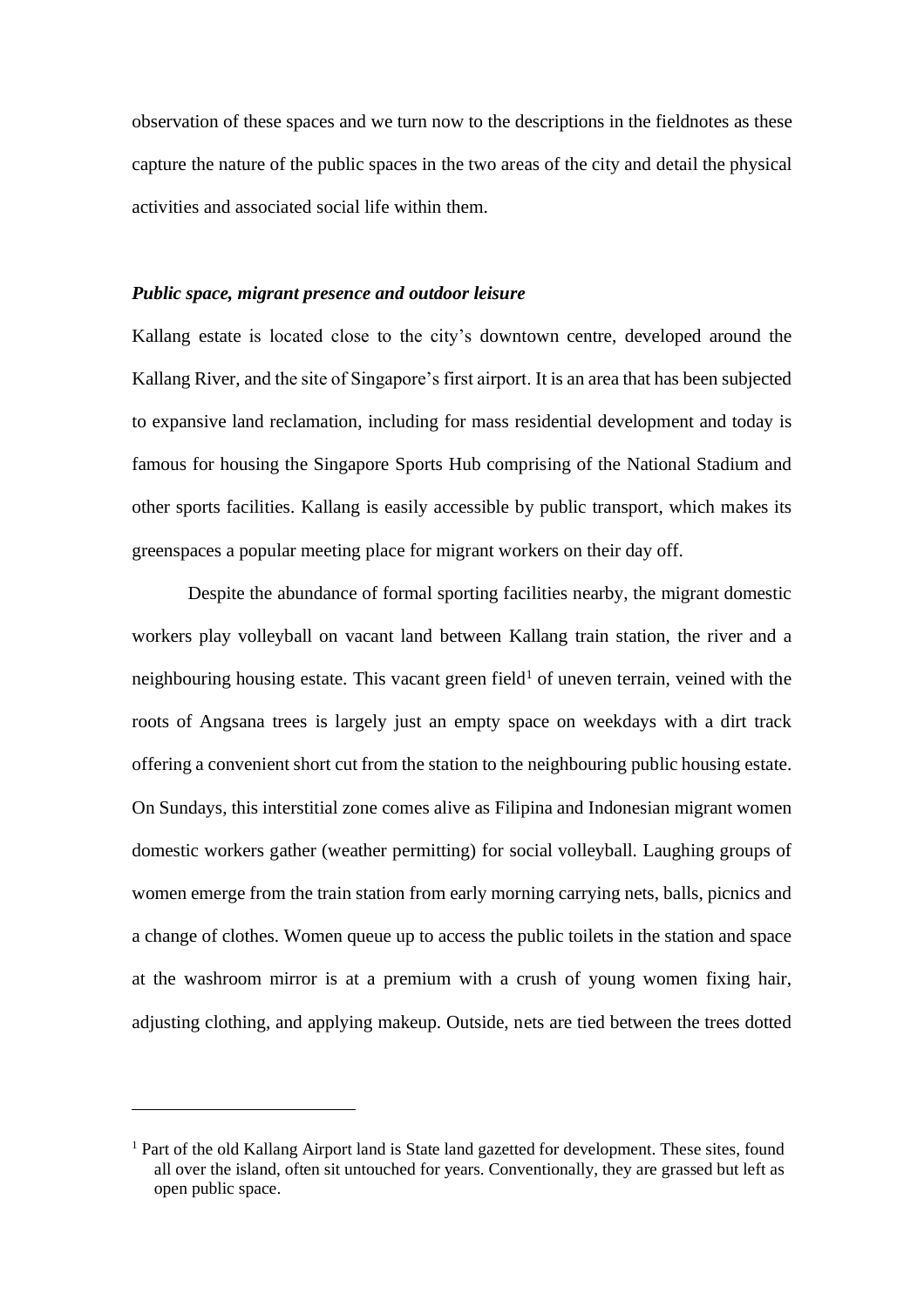around the field and temporary mark lines are drawn for up to eight volleyball courts. The atmosphere is joyful and festive, and is a whole day affair with Filipina, Indonesian and mixed background teams of migrant domestic workers playing matches in a round-robin competition. On a typical Sunday there can be upwards of one hundred women playing matches, and spectators gathered in groups of five to ten, sitting around a picnic blanket, often with a sound system and home prepared packed food to share. On 'competition' days, upwards of twenty teams can be present.

While teams are mostly all female domestic workers, usually there are one or two mixed gender teams with both domestic workers and male migrant workers from Bangladesh and India. There are as many male migrant workers present as spectators as there are women. Many of the volleyball teams are made up of domestic workers who have come from a town or region in the Philippines or Indonesia who have connected in Singapore via social media and started initiating weekly volleyball games. Team names often express an identity or home country connection. For example, teams are named after regions or towns in the Philippines such as Cordillera or San Miguel. Others with names like 'Bangladeshi Friends (BDF)', 'Singapore Migrant Friends', or 'D'Amazing Friends' signify friendship and support. Team names also signify strength and resistance, such as 'Dignity Team', 'We Roar' or 'Tigers'. From time to time the large gathering of migrant workers around the train station and nearby shops has raised concerns about personal safety, cleanliness and noise among locals. This has led to the instalment of remote video cameras all around the green field and regular police patrols. Despite this surveillance, the games remain enthusiastically attended. While match heats are going there are often side groups of women dancing, singing, and sometimes staging spontaneous beauty pageants. Through migrant networks, team jerseys are ordered from the Philippines.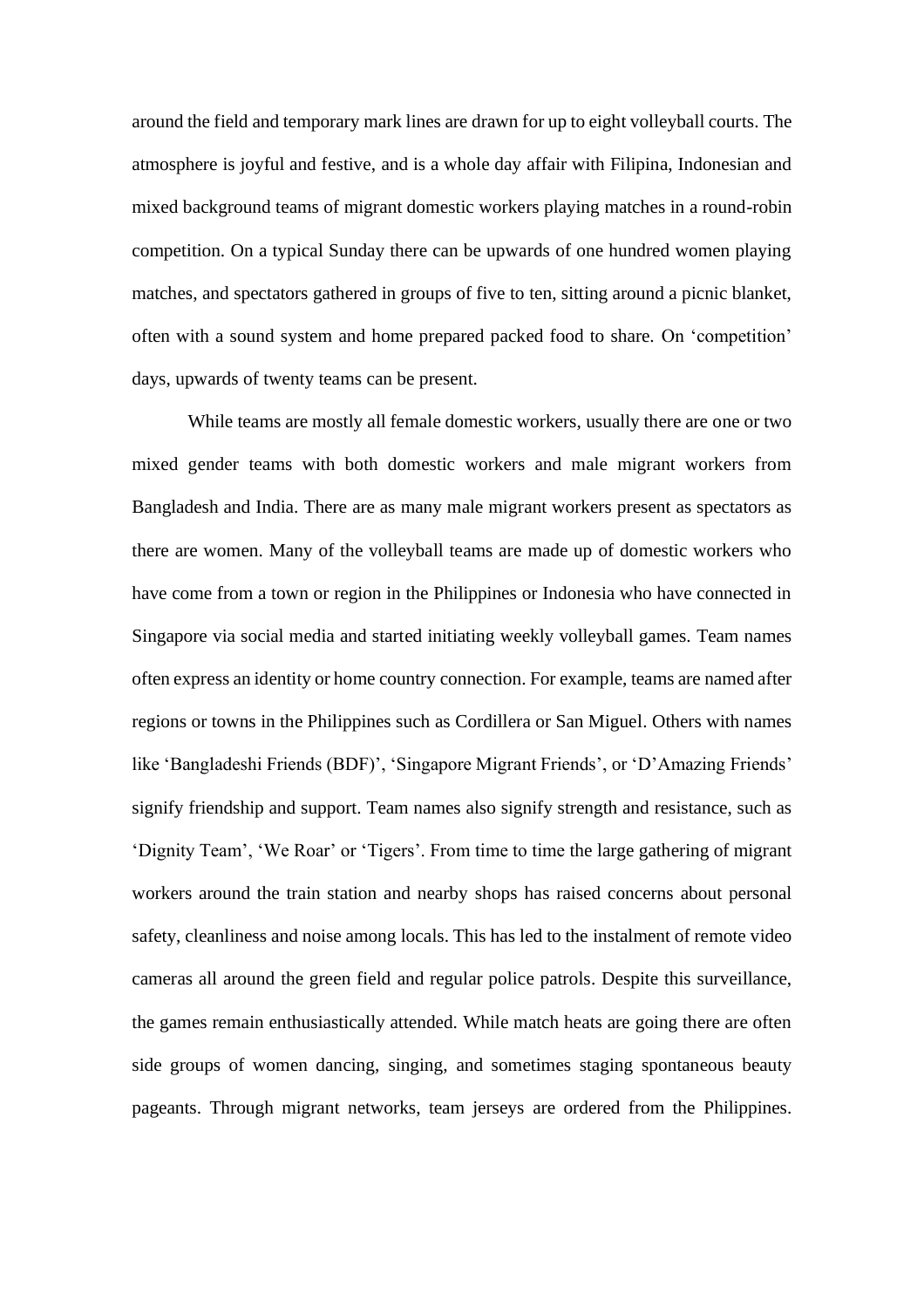While this all sounds like formal organised sport, it is entirely informal and self-organised on social media.

Our second field-site, Yishun, is located in Singapore's northeastern corner. It is a more recently developed residential area (since the 1970s) that has a large concentration of public housing though newly built private condo developments are increasingly cropping up on its skyline. Yishun is a low-income area and is home to a sizeable population of Malays and a large number of low-waged and middle-income migrants.

In Yishun, three outdoor concrete basketball courts host a large group of male Filipino migrant workers for nightly pick-up games. The basketball courts are part of privately-owned sports complex that also has futsal courts. While the basketball courts are free and publicly open on a 'first come, first serve' basis, a small office on-site manages the futsal courts, which entail fees for causal and formal use. Filipino migrant workers occupy two courts on most nights while Singaporean school kids can usually be found on one court from the early afternoon playing shooting games. They make way for older local Singaporeans to play 3 on 3 basketball as the sun sets. Usually a core group of Filipino players arrive before five pm to secure a court and these men call themselves the 'die hard' ballers of the crew. There is no prior 'call out' for players, people simply 'turn up'.

There is a buzz of excitement in the air every night - Filipino men coming and going, happy to see each other after a hard day's work, some staying to play a couple of games while others just drop in to hang out. The courts are occupied until the lights are switched off at eleven as most of these men are living in Singapore without their partners and children. This space has become a focal point for these migrants' social life in Singapore. On the sidelines there is occasional serious talk about upcoming job opportunities or navigating Singapore's visa system. However, mostly the men talk and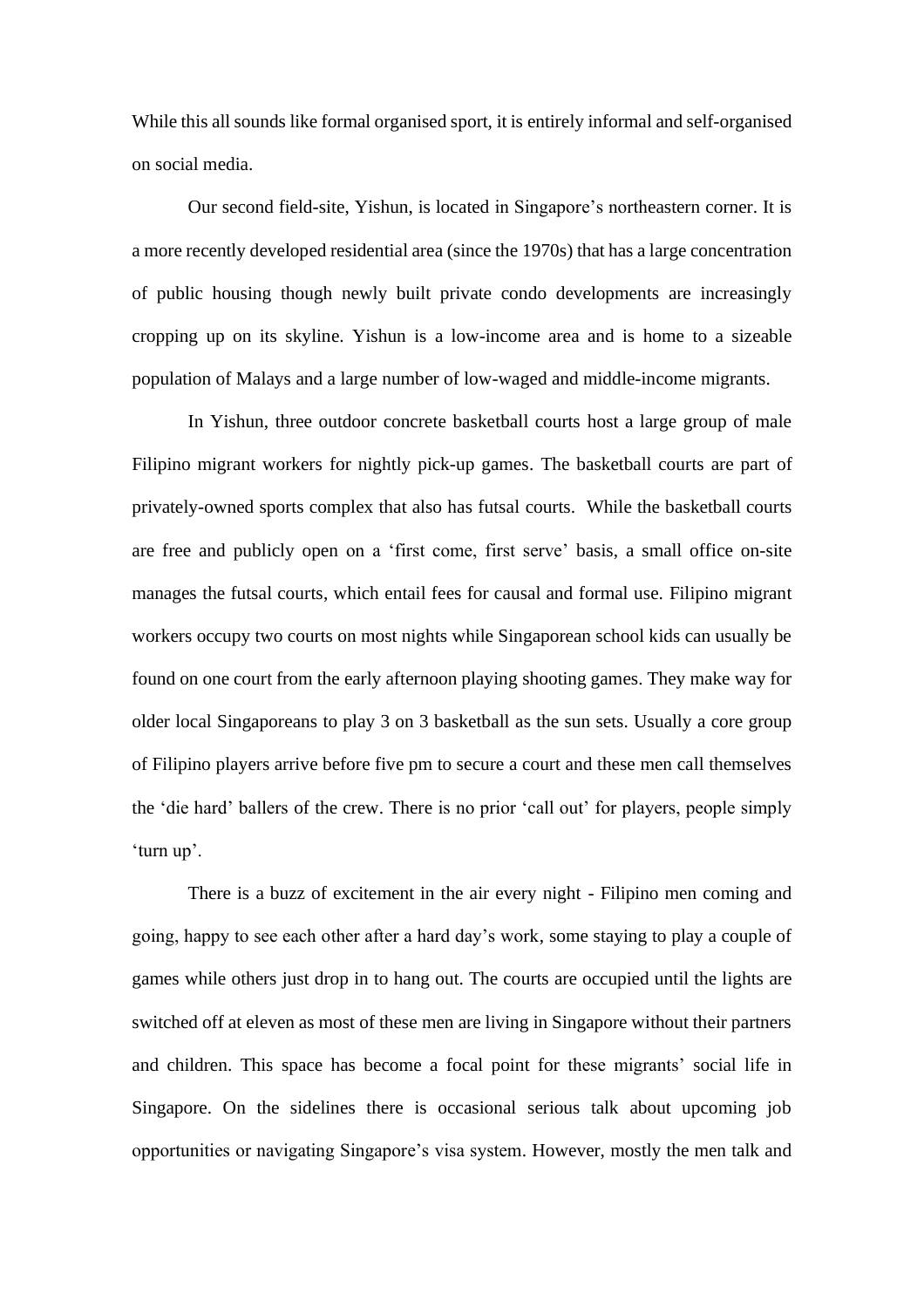joke about mundane things. Conversations range from how their workdays went to the latest factory outlet sales on basketball gear or updates on their fantasy basketball teams. Other men relax on the grass catching up on family life in the Philippines via their social media feeds. Comedic commentary during games is regularly provided by those hanging behind the basketball rings whenever a shot is scored or missed - playfully teasing someone's crooked jump shot or ageing knees. Fridays and Saturdays are particularly festive, with younger second-generation Filipino men joining in the pickup games but they are not as serious about play as the older guys, mostly congregating in small circles around the courts, listening to the latest hip hop or techno music from a small boom box.

Usually pick-up basketball is played 3 on 3 and half court. But because of the large number of men who turn up every night, games are played 5 on 5 and full court, to ensure court time for everyone. There are no referees and scoring is maintained among those playing and follows the format of first to 15 where each point counts for 1. Throughout the night, players negotiate their turn around the common phrase in pick-up basketball of 'who's got next?' which gives preference to those waiting the longest. Even when on some nights up to sixty men can turn up to play, the process is followed democratically, with everyone respecting the invisible queue, though new faces are often allowed on court ahead of others to welcome them in.

These fieldwork accounts of outdoor sporting activities and the micro descriptions of the social and spatial life in Kallang and Yishun resonate with Lefebvre's (1996: 34) conceptualisation of the right to the city, which, broadly conceived, refers to a call for the right to urban life for the whole society:

the right to the city, complemented by the right to difference and the right to information, should modify, concretise and make more practical the rights of the citizen as an urban dweller and user of multiple services. It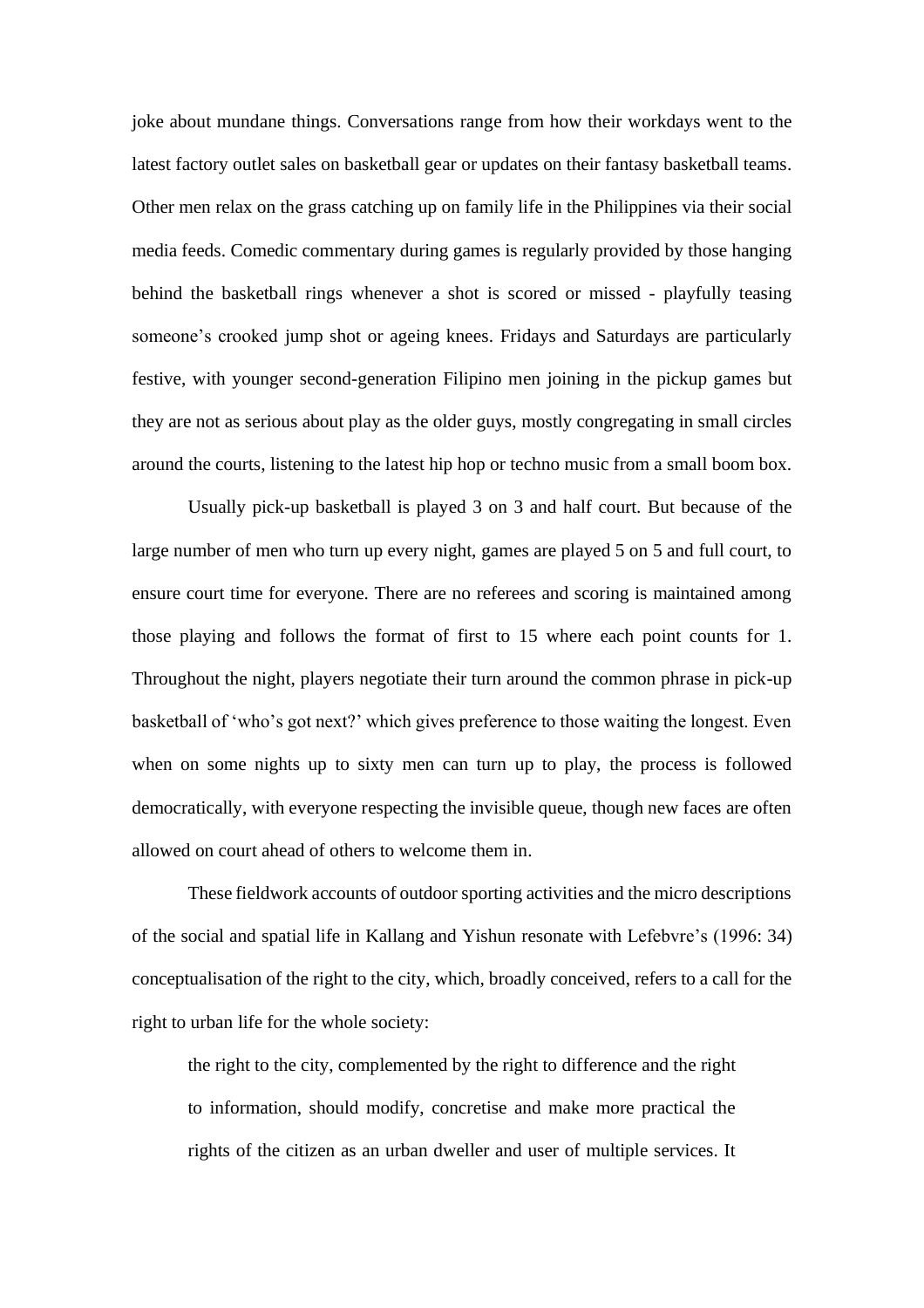would affirm… the right of users to make known their ideas on the space and time of their activities in the urban area; it would also cover the right to the use of the centre, a privileged spaced, instead of being dispersed and stuck into ghettos (for workers, immigrants, the marginal, and even for the 'privileged').

Underpinned by a trialective of perceived space, conceived space and lived space, Lefebvre's right to the city "imagines inhabitants to have two main rights: the right to appropriate urban space; and 2) the right to participate in the production of urban space" (Purcell, 2003: 577). The right to *appropriate* does not mean the right to private ownership but the right of *use,* wherein, the collective routines of urban dwellers are what give urban space its value. The right to participation meanwhile, refers to inhabitants' right to play a central role in decision-making processes defining urban space and their interests represented by the state. This right involving institutionalised control over urban space is highly circumscribed for our participants due to their status as transient labour that excludes them from formal decision-making processes about urban planning and governance in Singapore. But, through the informal leisure practices and quotidian multicultural social relations in which they engage in these spaces, the right to appropriate is made possible. We can see the ways in which the vacant field in Kallang shifts from the conceived space of city development to an inhabited space through volleyball games and the associative social interactions, and while the concrete basketball courts in Yishun are being used as planned, the social activities among the players transform the courts from merely a sporting space into lived sites of diasporic community and connection.

The forms of participation in everyday life which make the city liveable, involve a cultivation of a more collective and connective use – or reuse – of planned urban space and our findings suggest that practices and encounters generated by play and leisure, and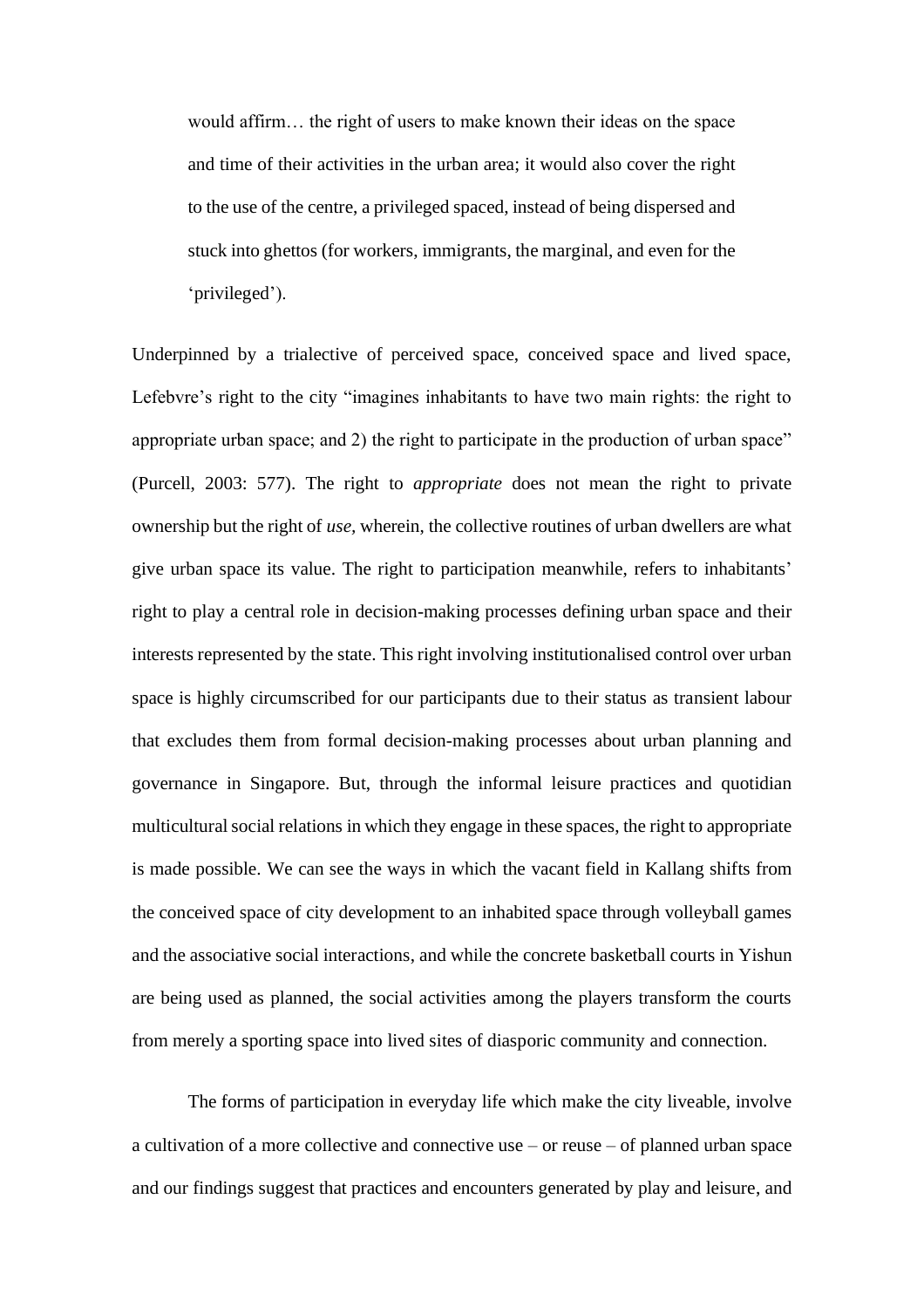the materialities of the urban environments in which these activities are engaged, can shape democratic inclusivity in the city. These themes are not only emergent in the fieldnotes but also in the interview conversations with the participants and we consider these next.

## *Respite and pleasure in outdoor public space*

Time and space were reoccurring motifs in the interviews as participants described how engaging in outdoor recreation has become important because they are generally granted little leisure time from work and they often lack privacy for relaxation in the places they reside in. For migrant domestic workers in Singapore, the distinction between hours of work and off-work are blurred because they live with their employers in an apartment and may not be allowed to leave the premises. Hospitality sector migrant workers work long and irregular hours, including over weekends and public holidays. Cramped shared housing, which usually characterize the living conditions of temporary workers in Singapore, both skilled and low waged, further compounds the lack of freedom to relax and de-stress in private. Additionally, the cost of living in Singapore is among the highest in the world (Tay, 2020) and this includes expensive recreational activities like joining formal club sports. In this context of constraint, as our fieldnotes illustrate, outdoor informal sport and recreation offer important chances for pleasure and exercise, as well as respite and social connection.

Rishbeth and Rogaly's (2018: 285) research in London found greenspaces to be avenues for 'self care' for marginalised residents that enable respite and recovery. They conceptualise 'self care' as part of a spectrum of caring practices that 'includes everything we do to maintain, continue and repair our world so that we can live in it as well as possible'. 'Self care' is not just an inward looking practice of individual care, but also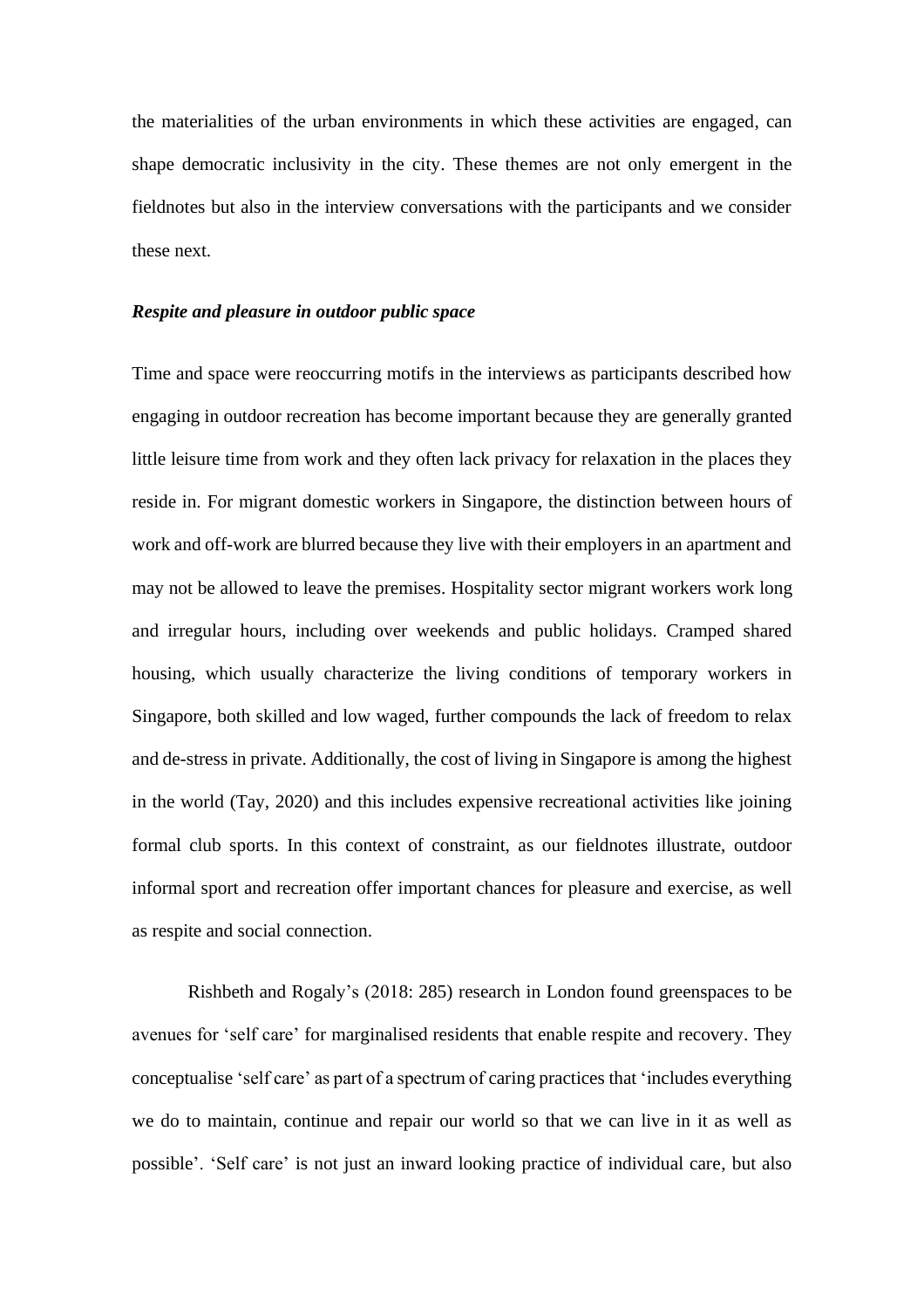one that looks outward to care beyond the self and affect one's outside world. It can be undertaken out of choice, but can also emerge as a reaction to an antagonistic wider environment, making self care highly political acts of resistance as much as self-centred acts of agency. These modes of self-repair are recounted by the basketball players interviewed. Many described the fast-paced life in Singapore and the high-pressured nature of the Singaporean workplace and most struggled to say that they 'enjoyed' living in Singapore. Karl, an SPass holder working in IT, explained how pickup basketball provides respite because, "*Singapore is work, work, work.*" Being outdoors especially brings relief and release, including from over-crowded households which often bring conflict. Karl recalled his first share-house when he migrated with his wife  $-$  a threebedroom HDB flat shared with two other Filipino migrant workers - which gradually became over-crowded with other migrant worker renters and *"people coming in and out".* A housemate also allowed his mother, a domestic worker, to bring her friends (other domestic workers) over on Sundays to play Mah-jong as this group too lacked space to socialise. Karl confirmed that his situation is not unique and such discomforts and longing for freedom are shared by other players:

"*Most of the guys here, actually that is why they play every night – straight from work and all the way until the lights close. Because of their work and house situation. They come here to escape."*

While Rishbeth and Rogaly (2018) examine 'sitting' on park benches as a means for creating spaces of solitude, outdoor physical activities also enable recovery. That is, aside from gaining physical health benefits and getting some emotional respite from their everyday struggles, migrant workers' bodies are able to physically transform from laboring bodies into creative and carefree bodies through social and pleasurable play where the outdoors offer a 'safe haven' (Rishbeth  $\&$  Rogaly, 2018) to take some control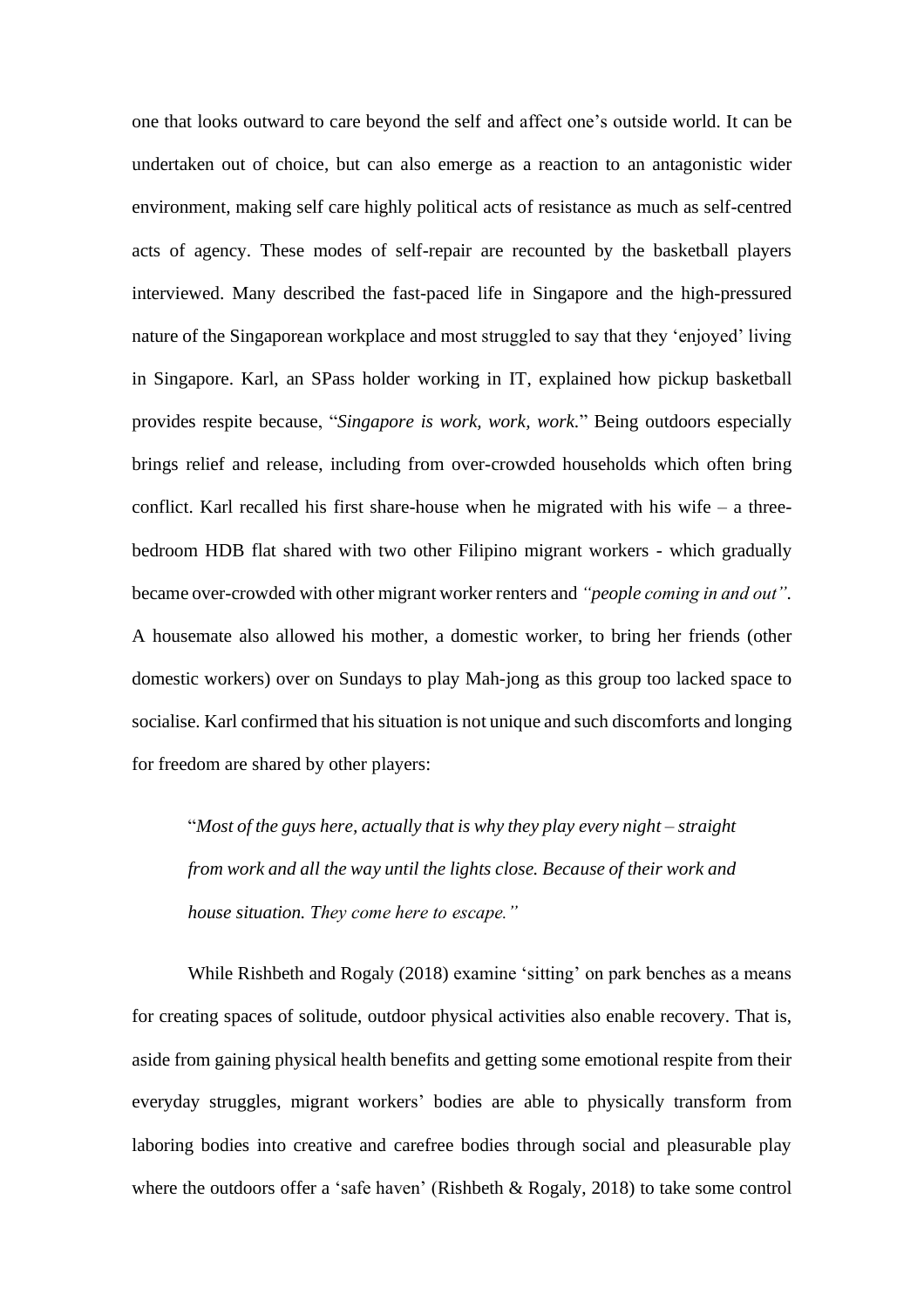over their lives. Informal sporting play, cultivated in informal sites where rules and playing space are modified, can generate unconventional, yet skilful and creative performances that enable ingenuity in the face of marginality (see Aquino, 2015; Neal et al., 2019). Male participants in Yishun regularly described their participation in informal games as making them feel *"relief"*, *"feeling free"*, *"feeling at peace"* and turning into *"someone different as soon as I step on court"*. Likewise, for the Kallang volleyballers, the ability to 'release' physically on a Sunday is profound for women whose 'other' lives involve hard and long hours of subservience living in the households of frequently harsh employers. Their work hours require a gendered 'performance' of submissive and gentle agreeability, as the ideal carer and housekeeper. They spoke about the physical benefits of keeping fit and active, as well as how sports allow them to *"forget their stress"* from work and life in Singapore, and how they enjoy *"letting loose"* on their day off. On 'volleyball Sundays', a striking embodied transformation of these women occurs in the public restrooms – changing from non-descript casual clothes to shiny team jerseys, and for non-players the sexy Sunday best with hair and makeup done as they sit outside and watch the games. Their embodiment transforms even more on the court – with competitive and aggressive play, sassy stances – during play and for team selfies afterwards. Performances ranged from sassy 'sexy girls', through to non-binary and masculine expressions of embodied selves. We observed that quite a number of same-sex attracted women were regular participants.

These emancipatory experiences signal the importance of ensuring the accessibility of the spaces in which informal sport and recreational activities are played. Thus, beyond interpersonal interactions, the modes of urban governance in place and the materialities of urban design are also crucial for how our participants can occupy space in ways that can reclaim agency and engage in self care.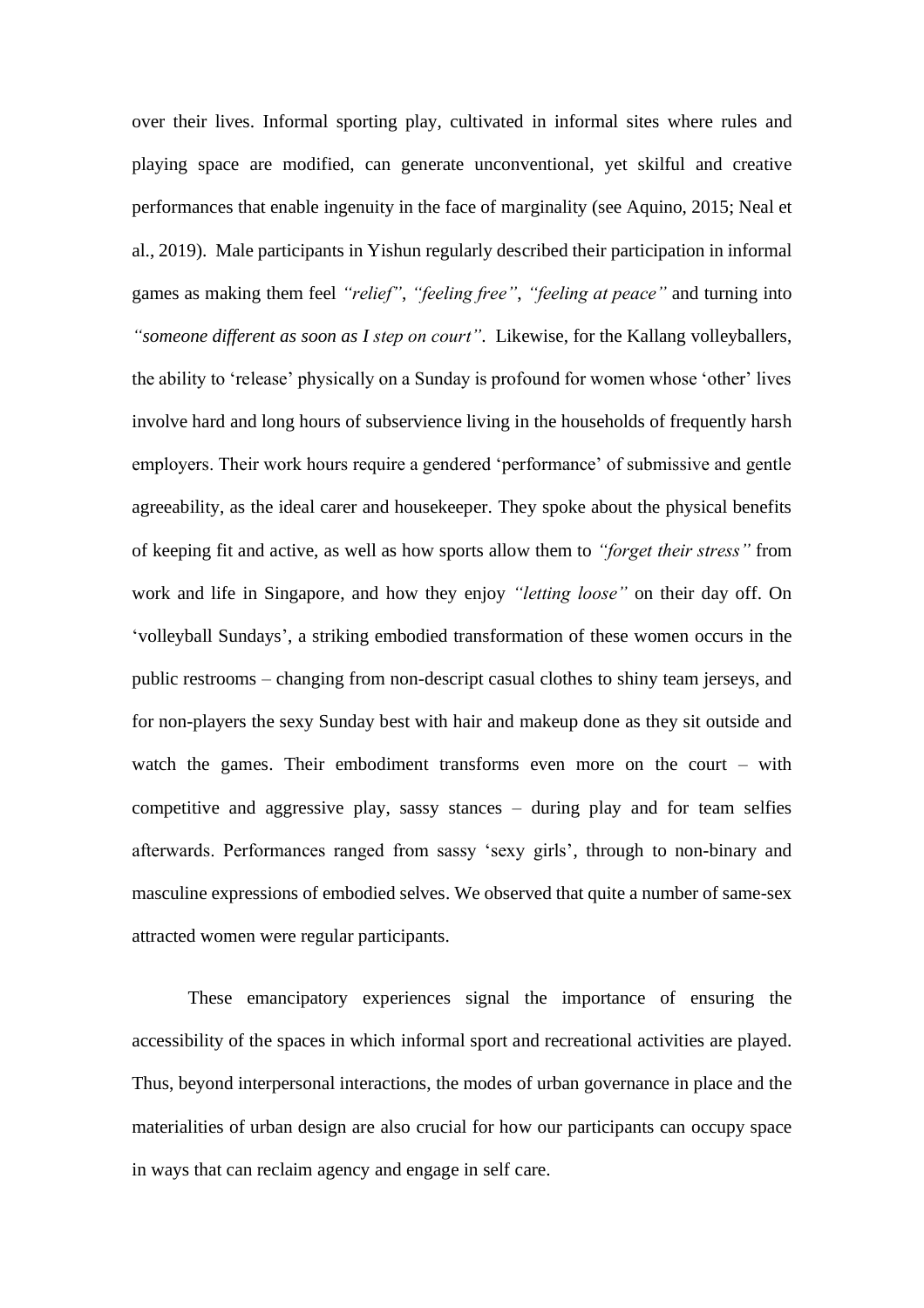## *Social connections through informal sport and outdoor public space*

Amin and Graham (1997) assert that well designed urban spaces encouraging the sharing of space and a diversity in cultural and social activities, animate and enliven our cities, especially providing some relief to problems of alienation and polarisation. The basketball players at Yishun see nightly games as an inexpensive way to socialise and cope with being away from partners and children. In addition, they alleviate the sense of limbo participants endure as temporary visa holders. Elijah, an SPass holder working in the construction industry, talked about how, being without his family in Singapore, time feels like a slow drag:

*"We are just waiting here in Singapore, waiting for something to happen. You are waiting for the next job. Waiting to get accepted into another country. Just waiting."* 

Elijah plays every night and this ritual helps deal with his sense of indeterminacy in Singapore as the games guarantee companionship because "*the guys are always here*". Moreover, the buzz at the outdoor courts facilitated by the material urban form provides a reliable source of diversion. At Yishun courts, the well-lit facilities and the wide open space of grass surrounding the courts enable players to relax and talk on the side-lines as they wait their turn to play. The courts' location by a thoroughfare allows for peoplewatching and holds the promise of refreshing and unexpected encounters as walkers, joggers and cyclists from the park and commuters passing from the direction of the nearby shopping mall and train station traverse the area. As Elijah remarked in amusement, *"you never know who's going to turn up."*

Indeed, our participants' informal sporting activity are fateful coming-togethers mediated by the urban and which exhibit the significance of urban greenspaces found in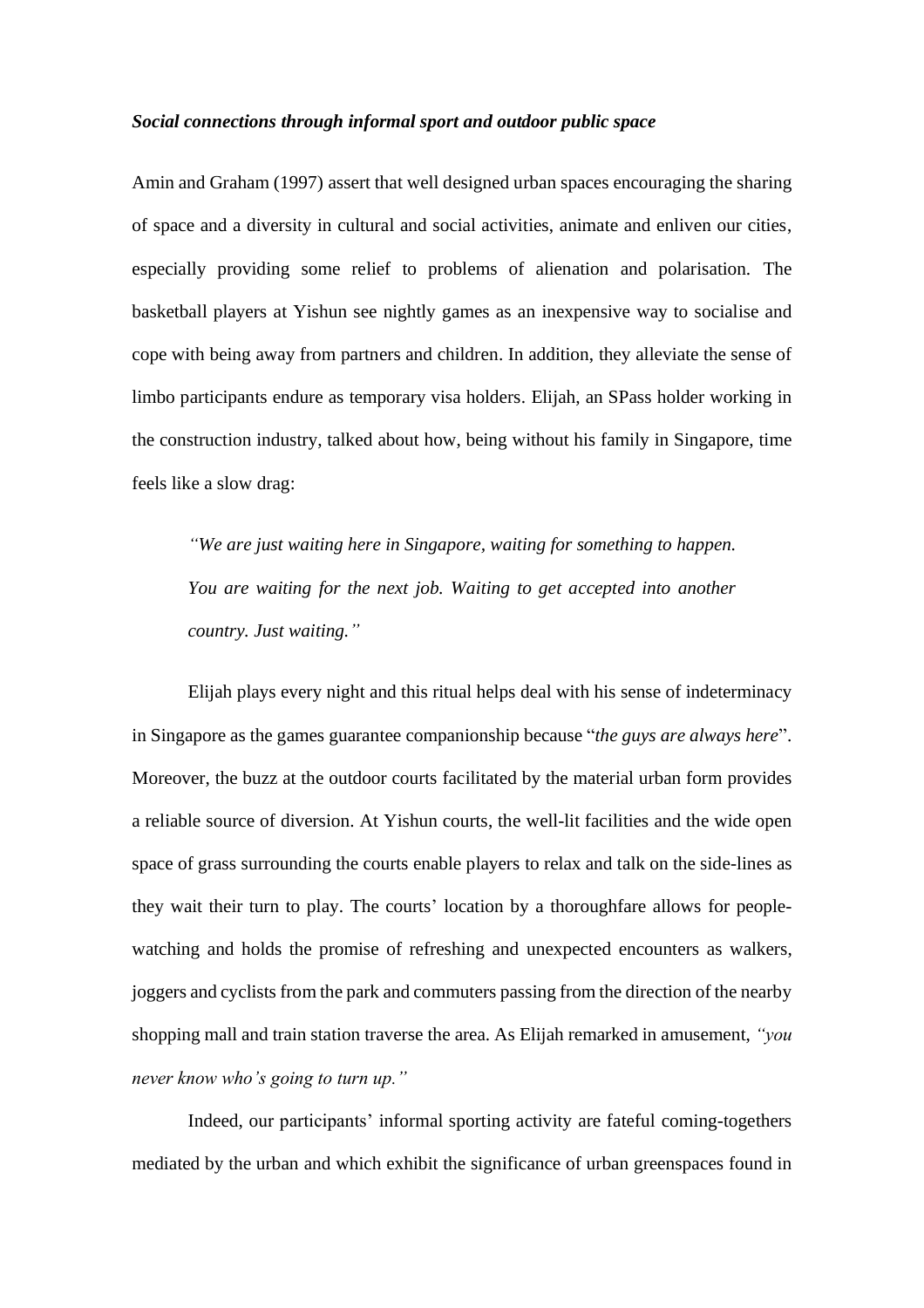Neal et al.'s  $(2015)$  research into conviviality and outdoor parks – they are sites encouraging 'elective leisure' and stimulating inclusive modes of participation among strangers. Elective practices, moreover, are emergent from the materialities and affordances of the built and natural environment which may 'become a part of people's vocabularies of affect and attachment, community, and belonging to local places' (Neal, et al., 2015: 464).

The accessibility of the courts in Yishun demonstrates this is a quasi-public space – owned by a private organisation but enmeshing with the public spaces that surround it. Karl, who lives across the road in a HDB flat, witnessed the complex's transformation from an uninviting gated space catering for middle class futsal players to one that was made more accessible to lower income and migrant worker residents in the area by the construction of unfenced basketball courts made available for free casual play The courts were scarcely used until a transport interchange was erected nearby and it was then that people, especially Filipino migrant workers living in the area, converged on the space. Karl acknowledged how changes to the design and management of the complex, transforming it into a visible, approachable and accessible arena contributed greatly to facilitating friendships among the Filipino men who play at Yishun, many of whom were once strangers but have now formed valuable social ties. Newcomers stumble upon the courts as the complex's openness (it is integrated into a wide open field and the south of the courts is lined by a public pathway leading to a public park) enables the ease of mundane routines which provide points of light contact between users that can turn into sustained interaction through more structured activities. For example, Ryan who has newly migrated to Singapore, chanced upon the courts during an afternoon jog and because he was wearing basketball shoes was immediately invited to play by some of the men. He described finding people with shared backgrounds (as Filipinos and as migrant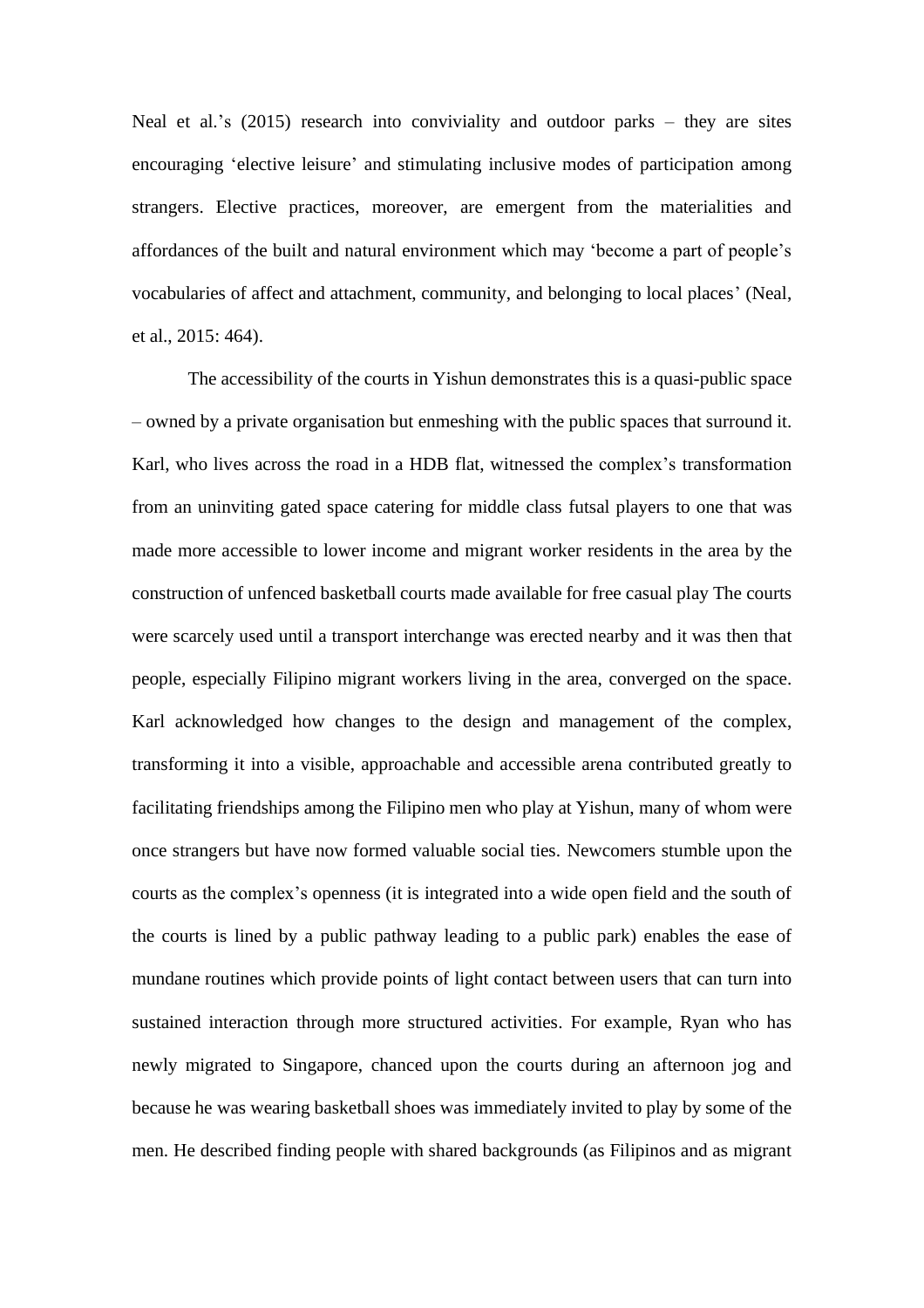workers) and shared passions (basketball) as cushioning his move to Singapore and helping him cope with his new surrounds.

Urban spaces designed and managed to achieve more socially equitable outcomes thus create atmospheres that can ''prime bodies' to be receptive to 'newness'' (Wise, 2016: 2302). Beyond bringing people with shared backgrounds together, they may also 'generate pleasurable feelings towards engaging with and negotiating difference' (Wise, 2016: 2302). While the games we observed did not involve much mingling between Singaporean locals and migrants (for reasons elaborated in the next section), there was mixing among migrant workers across ethnicity, gender, class and migrant status.

In Yishun, the majority of players are Filipino migrants but over the years have come to include migrant workers from Indonesia, Malaysia and mainland China who also reside in the area. Basketball provides a bridge to form friendships across ethnic and language barriers. Nelson, one of the long-time Filipino players at Yishun and who has been on an SPass visa on and off for ten years, talked about the group's camaraderie with Roem, a temporary migrant worker from Indonesia, who has been playing pickup basketball at Yishun for a few years. He has become well integrated into the Filipino group, including being regularly invited to join competitive Filipino-run basketball leagues. His Filipino teammates have taught him common Filipino curse words so he can participate in the 'trash talk' during play. The skills of getting along across racial and language divides, according to Nelson, are needed on and off the court when living in a place like Singapore:

*"I manage a construction site and we have plenty of different races as workers. Malaysians, Chinese from the mainland, the Bangladeshi, even some Thai people. Singapore is very multi-racial. Over the years, you have*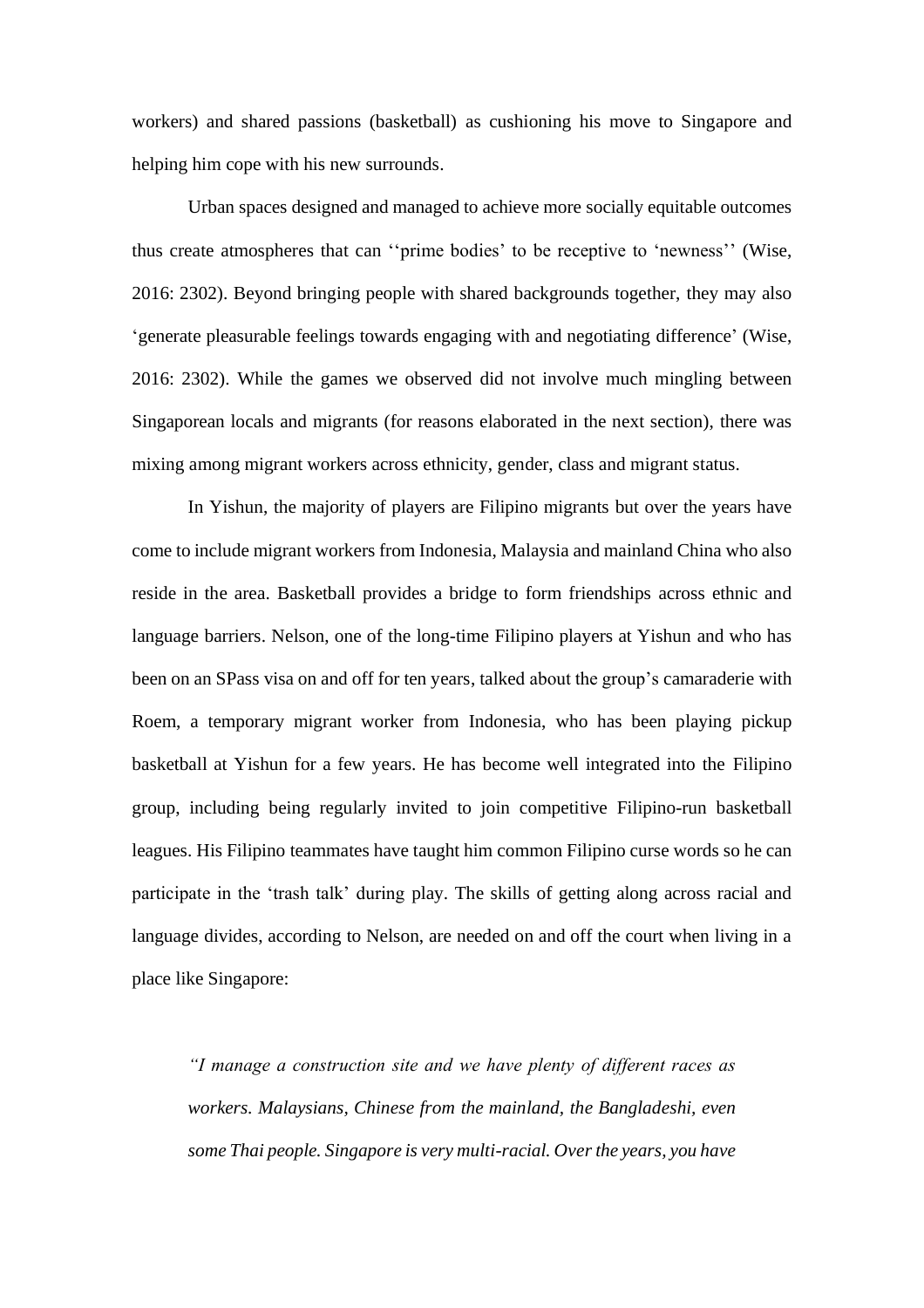*to learn how to get along with different people. Learn what you have in common. I even learn sometimes a bit of the language. On the basketball court it's the same."*

It is noteworthy that at Yishun courts, while some young women might occasionally 'shoot around', no females participate in the pick-up games with Filipino men. Thus, it is a highly masculine space that signals gendered exclusions operating simultaneously with inter-ethnic/inter-racial inclusion. The men expressed a clear preference that women are not included because of perceived gendered differences in tolerating the 'rough' contact in pickup basketball where play is more 'physical' because there is no referee.

Volleyball games, however, are more inclusive across genders. The main players are female domestic workers, while many male low wage migrant workers from Tamil Nadu (India) and Bangladesh also slowly came to know of the volleyball games in Kallang and elsewhere. Says Crystal:

*"Bangla and Indian workers - if watching for a while, sometimes they will ask to join in, sometimes will play in warms ups or fun games post-tournament, sometimes to make up numbers."*

Male migrant workers make up a sizeable portion of the spectators, and several teams of domestic workers have included a smattering of male workers. Inevitably, romances have blossomed and these are evident in the more intimate picnic gatherings of couples around the peripheries of the field.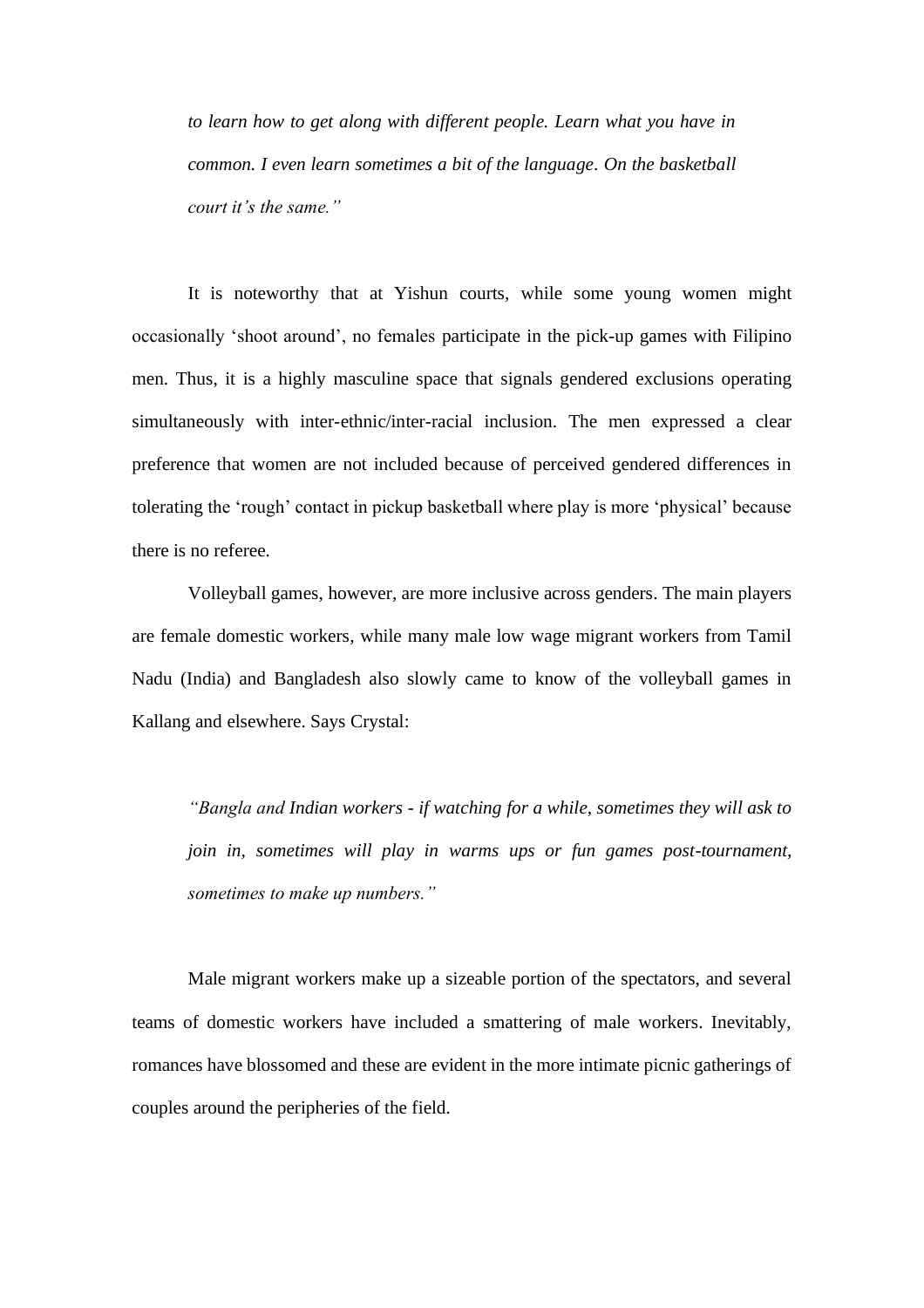In thinking through how migrants participate in the production of space, Hall (2015) argues that their ability to inhabit the city is not merely passively molded by the urban spaces in which they traverse but also by their active reconfiguration of the urban environment through modes of 'everyday resistance' that transform, materially and symbolically, the economic, social and political functions, meanings and visions of city spaces. These are domains of city-making that Hall (2015) argues is usually monopolized by elites and experts. The volleyball training sessions for the female team members are not simply occasions to meet and train to benefit themselves. These events are also gatherings where participants can organise their informal loans system – a system of raising money within their group - to support each other through life course and crisis events. Thus, through informal sporting practices, these women remake the urban greenspaces on which they play for purposes beyond sport and recreation. The space and the practices within them are reconfigured into arenas of economic, social and political migrant resource generation. These migrant practices of 'spatial appropriation, regeneration and re-enchantment' of the urban landscape empower claims to difference and the right to alterity (Hall, 2015: 855).

## *Social ordering in urban leisure spaces*

While we observed multicultural and intergenerational use of outdoor spaces in Singapore, including some levels of accessibility among women, there still exists hidden privileges and restrictions coded into these spaces, shaped by larger structural inequalities around race, class and gender, and intersecting with the state's regulation of temporary migrant workers. In cities of complex diversity, Hall (2015: 855) reminds us that alongside 'productive registers of interaction, lurk the enduring structures that limit migrant participation through virulent systems of social sorting by class, race, ethnicity and gender'. Thus, while some aspects of urban design and planning in Singapore enable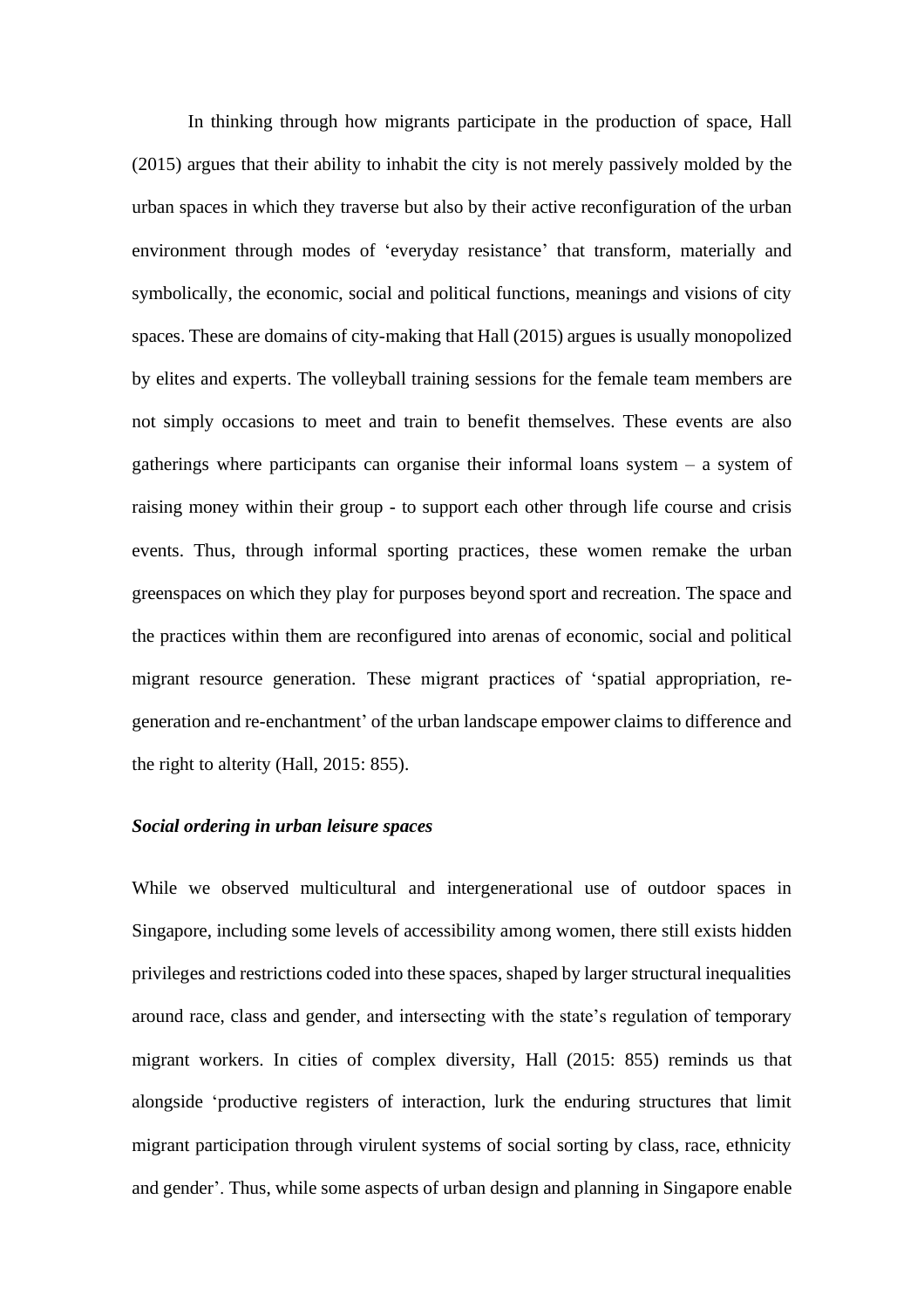urban belonging for marginalized migrant workers, shared spaces can still be framed by the grammars of differentiation built into institutional structures, particularly those set by Singapore's regime of migrant labour. It is through this reinforcing of structural difference in everyday spaces and practices that inequalities are often normalized and made invisible. Amid people's general sense of being at ease with diversity, Ye (2019: 479) argues that technologies of exclusion and marginalization give way to a 'management of difference through forms of 'differential inclusion'', a positioning of difference through 'tacit rules of interaction' in everyday spaces that establishes dominant orderings of 'who knows how to behave and who does not'. It is a 'calculated processes of inclusion' that relies upon the 'rituals of everyday contact with diverse others' to normalize a form of 'selective incorporation where acceptance is dependent upon people learning and subscribing to established norms and values' (Ye, 2019: 487-89).

Outdoor recreational facilities and greenspaces may be provisioned for by the state for 'public use', but on the ground who gets to access and enjoy these can be complicated. For example, hire fees associated with fields, courts and community centres for any kind of formal competitive play, enforced by either private organisations or public institutions, often privilege locals or permanent residents as fees are higher for temporary workers or such spaces can only be booked by Singaporean citizens. The volleyball players have struggled to play at designated sports venues because of the costs. One field at a university campus charged them around \$12 an hour for usage but literally offered "*just a field, in the sun"*. As they must play during the height of the day because of curfews set by their employers and dormitories on their days off, indoor courts would be ideal to provide some shelter from the Singaporean heat, but the hire costs of these are even higher. It thus makes more economic sense to play and practice for free in nondesignated sports areas like the open spaces outside train stations. For the basketball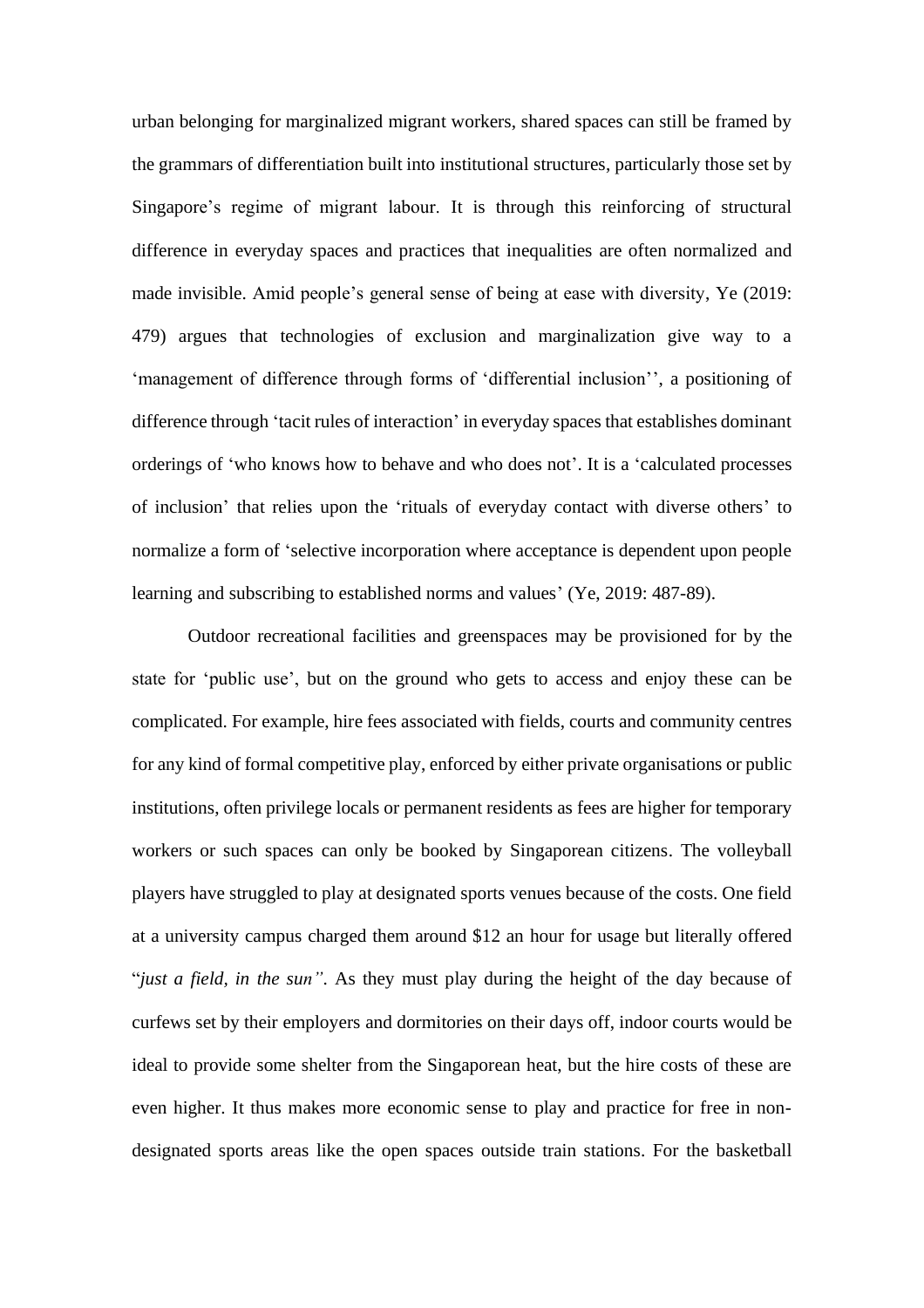players, while enjoying the casual nature of pick-up games, sometimes they crave more competitive basketball. Thus, organized leagues often emerge from the pick-up games to provide more challenging opportunities to play against each other, including competing for a small pot of prize money pooled from registration fees. Organizers recognize that keeping fees low is important, knowing many of the men are living in Singapore on a budget, but this is a challenge as they must incorporate the court hire costs, which are higher fees for non-residents and non-citizens.

While both groups experience issues with access, low waged migrant workers tend to be particularly disdained by Singaporeans when they use and occupy public facilities and spaces. The women we spoke to were well aware that their access to the space in Kallang was highly precarious and it could be removed. Complaints from locals were feared for this reason and the volleyballers make an active effort to stave off this possibility and clear up the spaces after use, as Crystal explains:

*"After the tournament people leave the rubbish, plastic bags etc., I will go around with my team around the area and pick up rubbish. …it's important to take responsibility for it …and anyway government may fine or punish."* 

Male Filipino migrants on skilled visas, while not being the subject of complaints from Singaporeans, described being indirectly 'put in their place' as 'second-class' and restricted in their public behaviours on and off the court because of their status as Filipinos and as temporary workers. In Yishun, while the courts are available on a 'first come, first serve' basis and the group of Filipinos are usually able to secure a court, there is an unwritten rule among regular users of the space that one of the courts is exclusively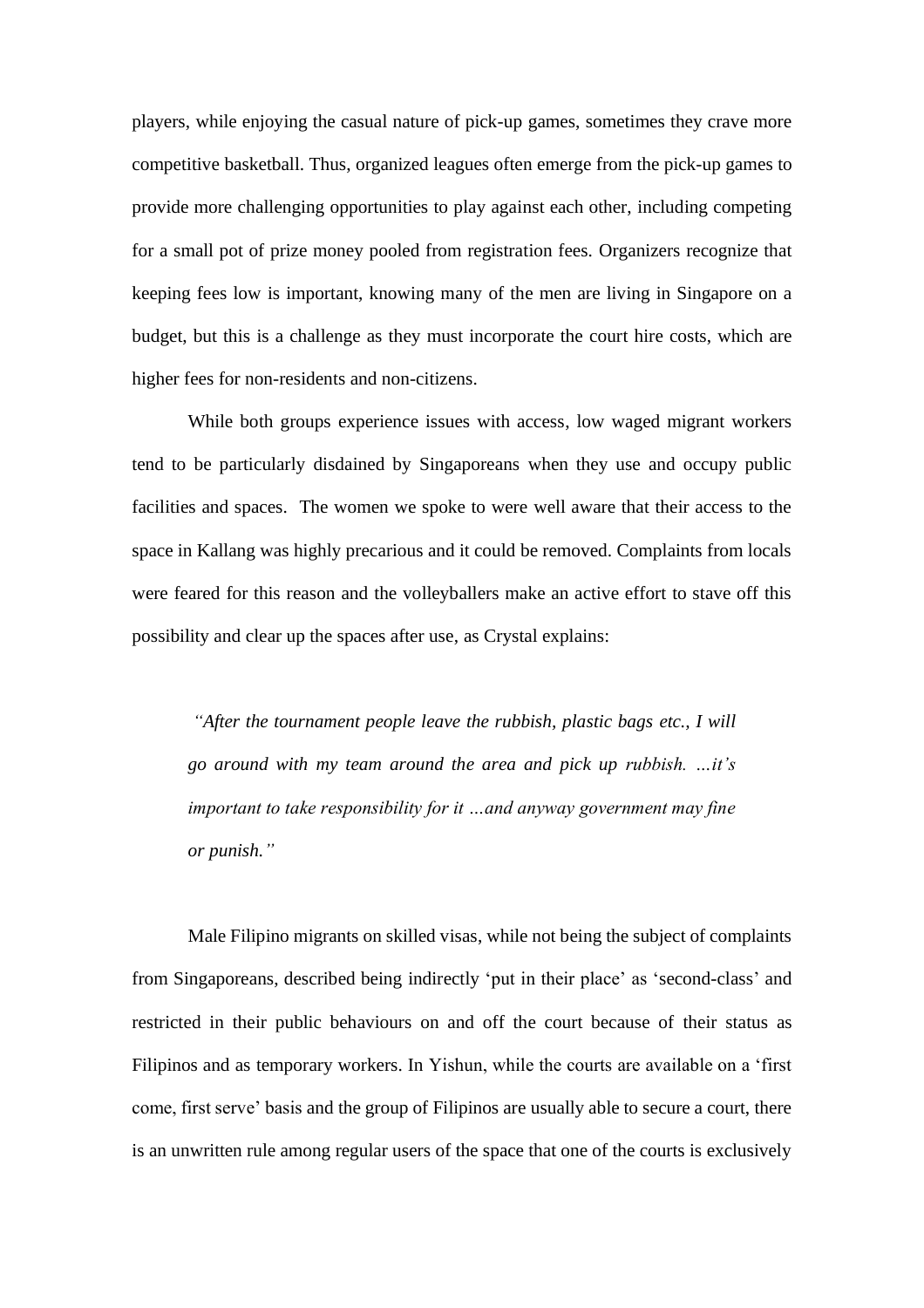reserved for 'local Singaporeans'. This unwritten system is respected by the Filipino players as part of 'sharing' the space as they do not want to monopolise use of all three courts. However, that there is a court exclusively reserved for local Singaporeans, which requires no prior arrangement such as 'turning up early' as the Filipino men have to do every night, still signals the methods of social ordering that play out in urban everyday life and privilege the dominant Singaporeans over minorities like Filipino migrant workers. Further, when some of the men were asked why they do not just play together with locals, the racialized nature of these hidden codes of privilege and its intersection with the marginal status accorded to migrant workers come to light even more:

Interviewer: *So do you play basketball with many locals?*

Lester: *No.* 

Nelson: *No! It's dangerous.*

Lester: *They like to play half court. We like to play full court. Different games.* Karl: Kasi medyo arrogant yung mga locals pag kalaban mo *(because the locals are a little bit arrogant when they play you). Since 'homecourt'* nila *(because it's their homecourt) .. they can just elbow you without any hesitation. With Filipinos, we have hesitation here.* Kasi kung dumugo sila *(because if they bleed), they can go to the police and sue you. For them, they can elbow you, hit you. It's ok for them.* 

The conversation above indicates these migrants' cautionary attitude in engaging with locals via informal sport where there is no structure for insurance. These men know they cannot afford any kind of legal proceedings as their families in the Philippines depend on much of their income. The stratifications of race, class and migrant status that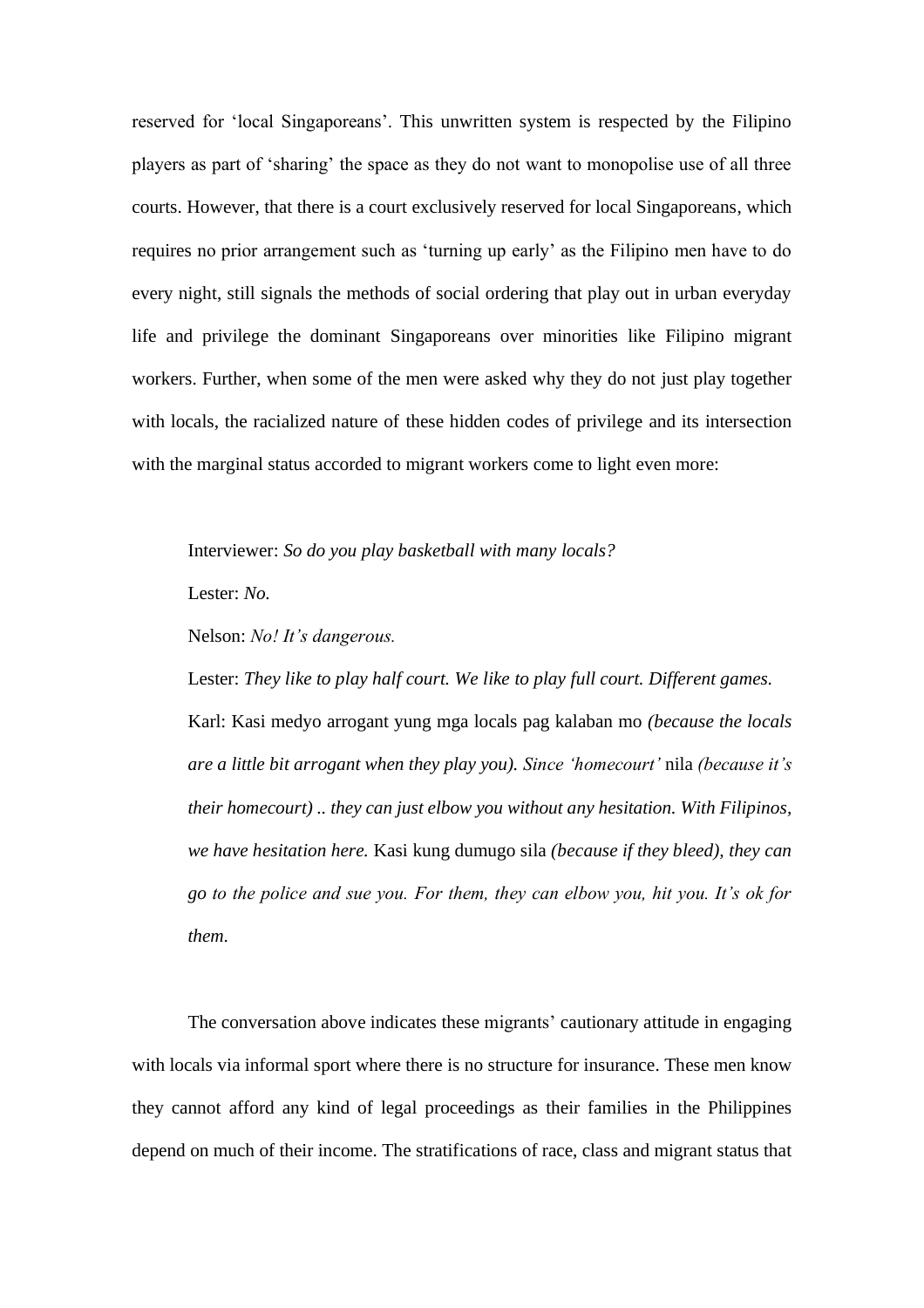structures Singaporean society therefore impacts on their everyday ways of inhabiting the city, signaling their understanding of where Filipinos are positioned in the social order – that they are 'second-class' who can be abused on and off the court.

The highly surveilled nature of Singaporean life, including the stringent regulation of migrant visas by the state, also impacts on Filipino men's bodily comportment in public space, including the way they play pickup basketball. James, a long time SPass holder and who works for a shipping company, talked about how he felt Singapore disciplines the bodies of Filipino migrant workers in public space, including in their leisure activities. In the Philippines, streetball is rough, sometimes leading to physical altercations. *Pustahan* (street gambling) is also a common feature of the games. In Singapore, when a physical brawl threatens to break out in a pick-up game or people are tempted to engage in some friendly betting, they stop and remind each other *"nasa Singapore tayo, hindi Pinas ito*" (we are in Singapore, this is not the Philippines). For James, this characterised what it is like to be a temporary migrant in Singapore – that they must always be cautious of their public behaviour for fear of getting into trouble with authorities and compromising their work visas.

## **Conclusion: The right to the city**

The kinds of public space that are inclusive of difference, and how race and ethnicity are coded into place has been an important focus of urban sociologists and geographers. Our findings on the experience of temporary migrant workers in Singapore and their informal sporting activities, contributes to scholarship on diversity and the right to the city, which is concerned with how questions of redistribution and recognition for diverse others can be built into the planning and design of public space (Fincher & Iveson, 2008). While the right to the city has been used to mobilise urban political movements, we have employed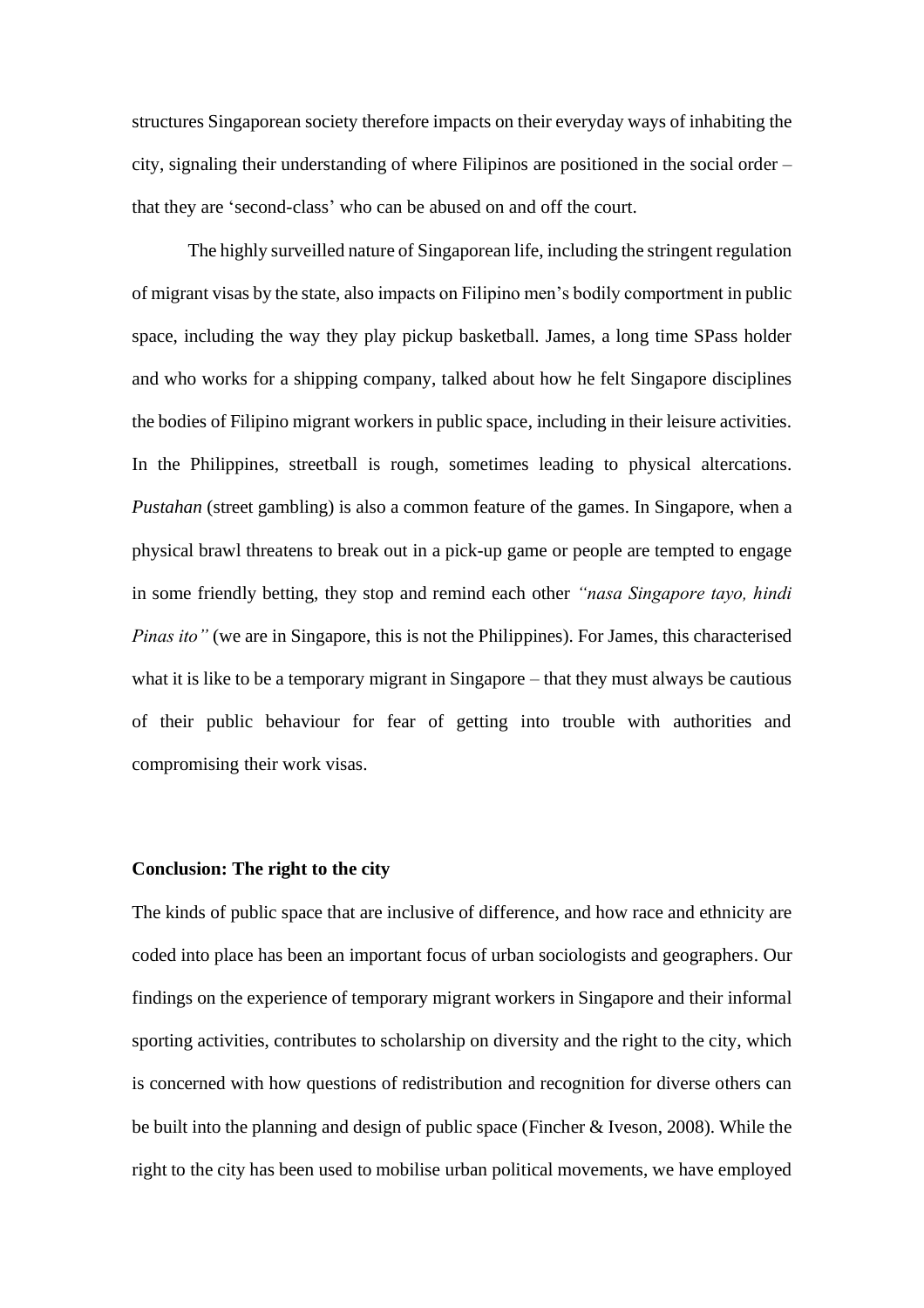it as a lens for conceptualising micro practices of participation in urban everyday life and quotidian translations of particular spaces in the urban landscape. Lefebvre's (1996: 34) right to the city 'brings together the urban dweller (*citadin*) and the citizen' where the citizen is not defined by formal citizenship status but rather by *everyday inhabitance* of the city – "those who go about their daily routines in the city, both living in and creating urban space, are those who possess a legitimate right to the city" (Purcell, 2003: 577). Our findings suggest that inclusive urban spaces composed of practices that negotiate 'civility, security, tact and trust' are crucial for growing notions of 'shared citizenship' in the context of complex diversity, wherein the 'social vitality' of cities is nurtured by the 'everyday social confidence' individuals have to make use of 'the right of access' to spaces, especially public spaces, shared with others (Amin & Graham, 1997: 422).

In identifying a relationship between the nature of urban spaces and the informal use of these for sporting and leisure activities it has been possible to identify the spatial dimensions of urban resources and the ways in which these slip between conceived (managed and governed) space to more unruly lived spaces of urban environments. We have shown how the interactive, informal sporting use of these outdoor spaces is constitutive of urban multiculture as migrant and non-migrant, ethnic majority and ethnic minority urban inhabitants converge on, use, lay claim to, create, avoid and 'appropriate' particular urban spaces to meet up in and play together.

For marginalised migrants, such as temporary migrants, in global cities like Singapore, it is clear that the spatial capacity to engage in outdoor informal sport and leisure is integral to the social processes of multicultural urban belonging. But these engagements with urban environments and the resources they afford are competitive and contested, and conflicts over access to public spaces and what happens in them are on the rise across major cities (Legacy et al., 2018). While informal leisure practices enable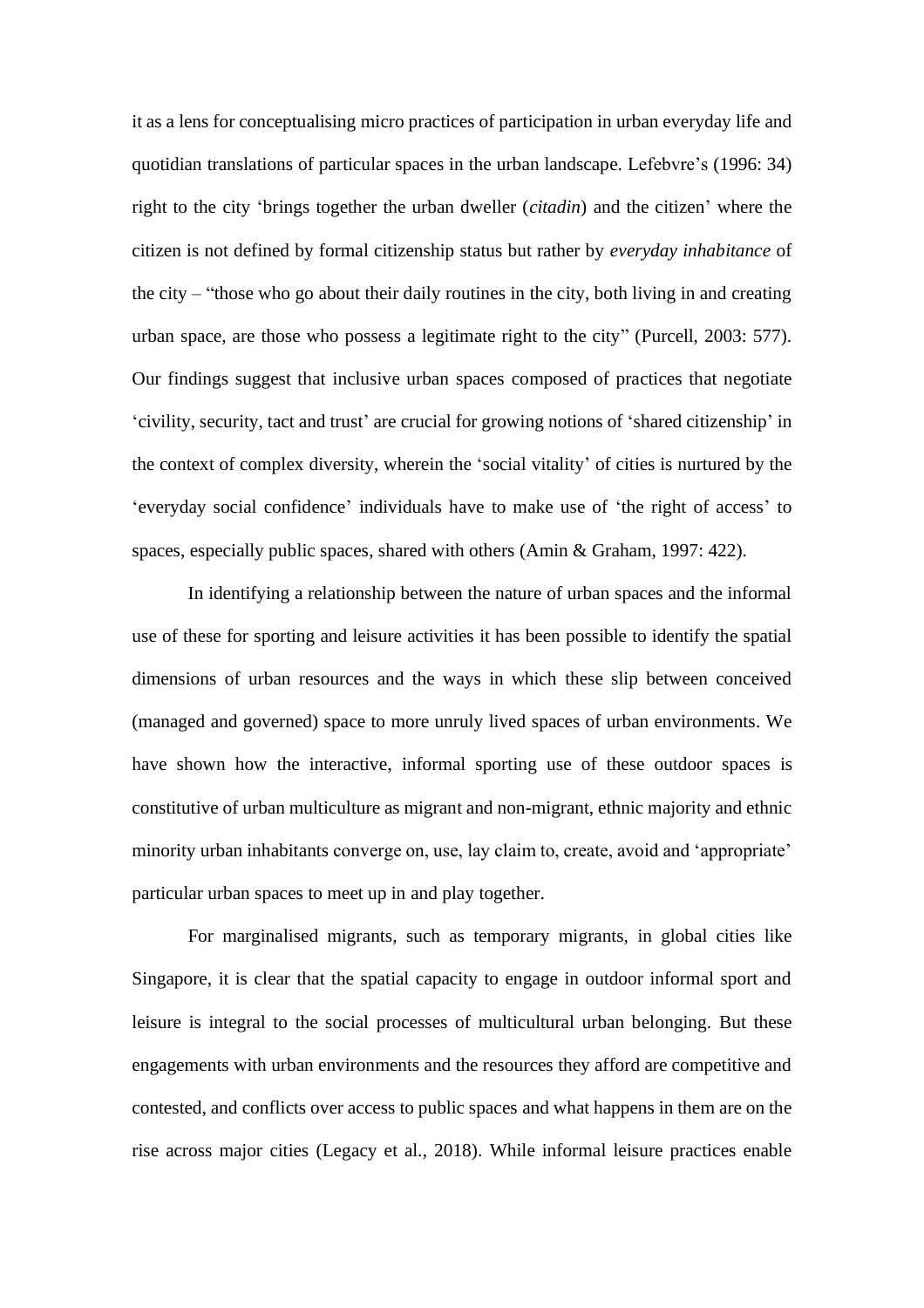temporary migrants to appropriate space and realise the right to occupy and live in the city, they continue to be limited in their right to institutional participation and decision making over the production of urban life (i.e. its planning and governance) because of their marginal status as temporary migrants with little political entitlement. More research and policy advocacy that highlights the social value of these informal sporting spaces is needed in Singapore and in other major cities, like Sydney and London, that are made up of ethnically and culturally diverse populations, including temporary migrants. These groups can often occupy marginal and precarious positions in public domains but especially so in cities where public resources are being eroded by processes of privatisation and gentrification (Wise et al., 2018).

For Singapore, despite being seen as a global leader in socially inclusive urban design, it still has some way to go in delivering 'just' public spaces, what Low and Iveson (2016: 13) define as spaces that "redistribute resources, recognise difference, foster encounter/interaction, establish an ethic of care and ensure procedural fairness". As our findings show, these kinds of urban spaces are essential in developing 'habits of copresence' (Amin, 2008) that can challenge social ordering and enable 'political subjectification' (Low and Iveson, 2016) of marginal urban inhabitants to realise their right to the city.

#### **References**

- Adair, D. and Rowe, D., 2010. Beyond boundaries? 'Race', ethnicity and identity in sport. *International Review for the Sociology of Sport*, *45*(3), pp.251-257.
- Agergaard, S. (2016). Religious culture as a barrier? A counter-narrative of Danish Muslim girls'participation in sports. *Qualitative Research in Sport, Exercise and Health, 8*(2), 213-224.

Amin, A. 2008. Collective culture and urban public space, *City*, 12(1), pp. 5-24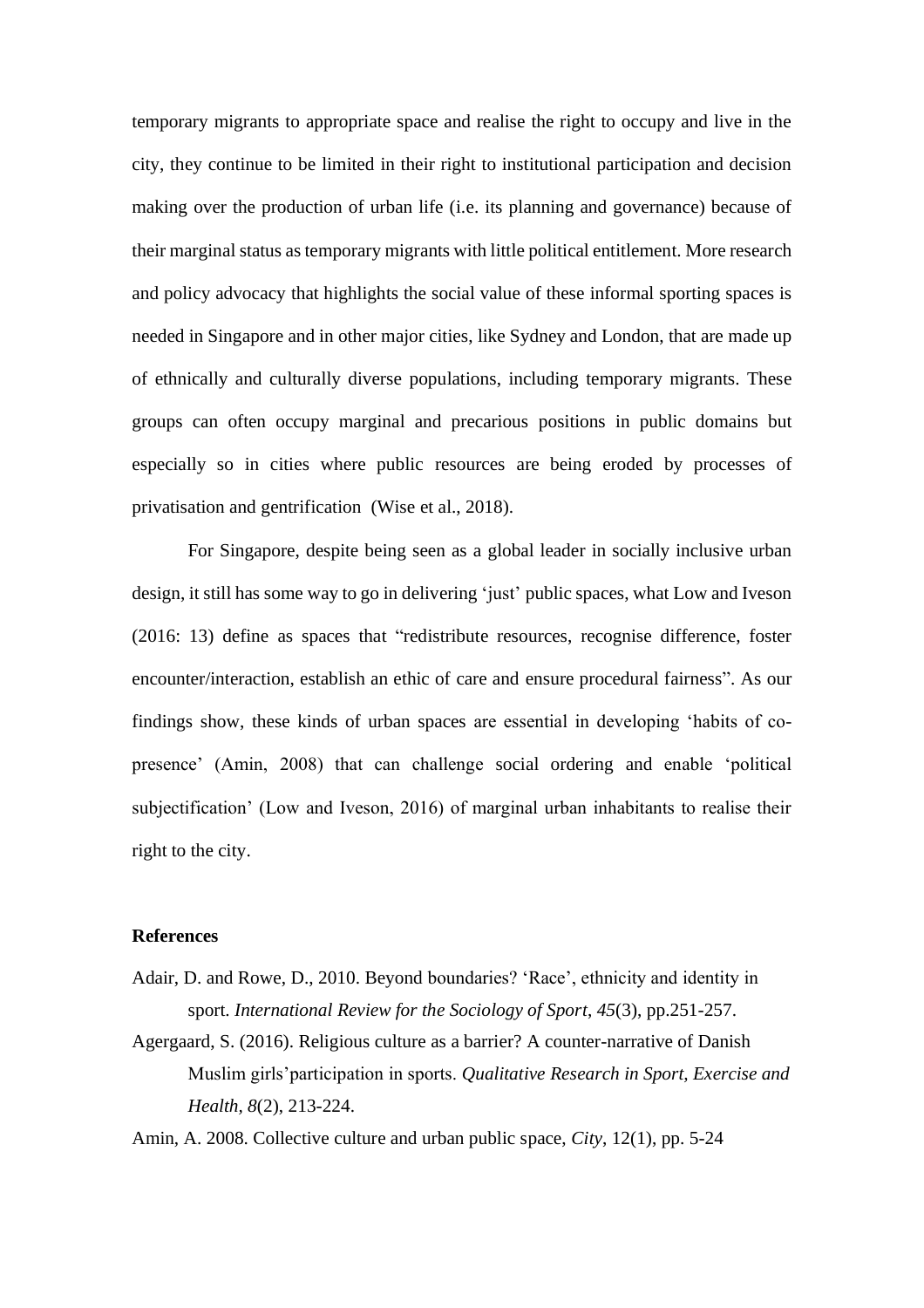- Amin, A. and Graham, S., 1997. The ordinary city. *Transactions of the Institute of British Geographers*, *22*(4), pp.411-429.
- Aquino, K. 2015. More than a game: Embodied everyday anti-racism among Filipino-Australian street ballers, *Journal of Intercultural Studies* 36(2): 166-183.
- Australian Sports Commission 2015. *Play.Sport.Australia*. [http://static.ausport.gov.au/play\\_sport\\_australia/files/inc/be0c2c14ad.pdf,](http://static.ausport.gov.au/play_sport_australia/files/inc/be0c2c14ad.pdf) accessed on November 13, 2020
- Bauder, H. 2015. Possibilities of Urban Belonging. *Antipode*, 48 (2), pp. 252-271
- Burdsey, D., 2010. British Muslim experiences in English first-class cricket. *International Review for the Sociology of Sport*, *45*(3), pp.315-334.
- Carniel, J., 2009. Sheilas, wogs and metrosexuals: masculinity, ethnicity and Australian soccer. *Soccer & Society*, *10*(1), pp.73-83.
- Carrington, B., 2010. *Race, sport and politics: The sporting black diaspora*. Sage.
- Cleland, J., Parry, K.D., and Radford, D., 2019. "Perhaps She Only Had a Banana Available to Throw": Habitus, Racial Prejudice, and Whiteness on Australian Football League Message Boards. *Sociology of Sport Journal*, 1-9.
- DeLand, M. F. (2014). Who's Got Next? Social Integration at a Public Park Basketball Court. PhD thesis UCLA.
- Fincher, R., & Iveson, K**.** 2008. *Planning and Diversity in the City*. Basingstoke: Palgrave
- Hall, S.M., 2015. Migrant urbanisms: Ordinary cities and everyday resistance. *Sociology*, *49*(5), pp.853-869.
- Hasmi, H., Gross, M., & Scott-Young, C. (2014). Leisure and settlement distress: the case of South Australian migrants. *Annals of Leisure Research, 17*, 377-397.
- Hee, L. and Ooi, G.L., 2003. The politics of public space planning in Singapore. *Planning Perspectives*, *18*(1), pp.79-103.
- Jeanes, R., Spaaij, R., Penney, D. and O'Connor, J., 2019. Managing informal sport participation: tensions and opportunities. *International Journal of Sport Policy and Politics*, *11*(1), pp.79-95.
- Lefebvre, H. and Nicholson-Smith, D., 1991. *The production of space* (Vol. 142). Blackwell: Oxford.
- Lefebvre, H., Kofman, E. and Lebas, E., 1996. *Writings on cities* (Vol. 63). Oxford: Blackwell.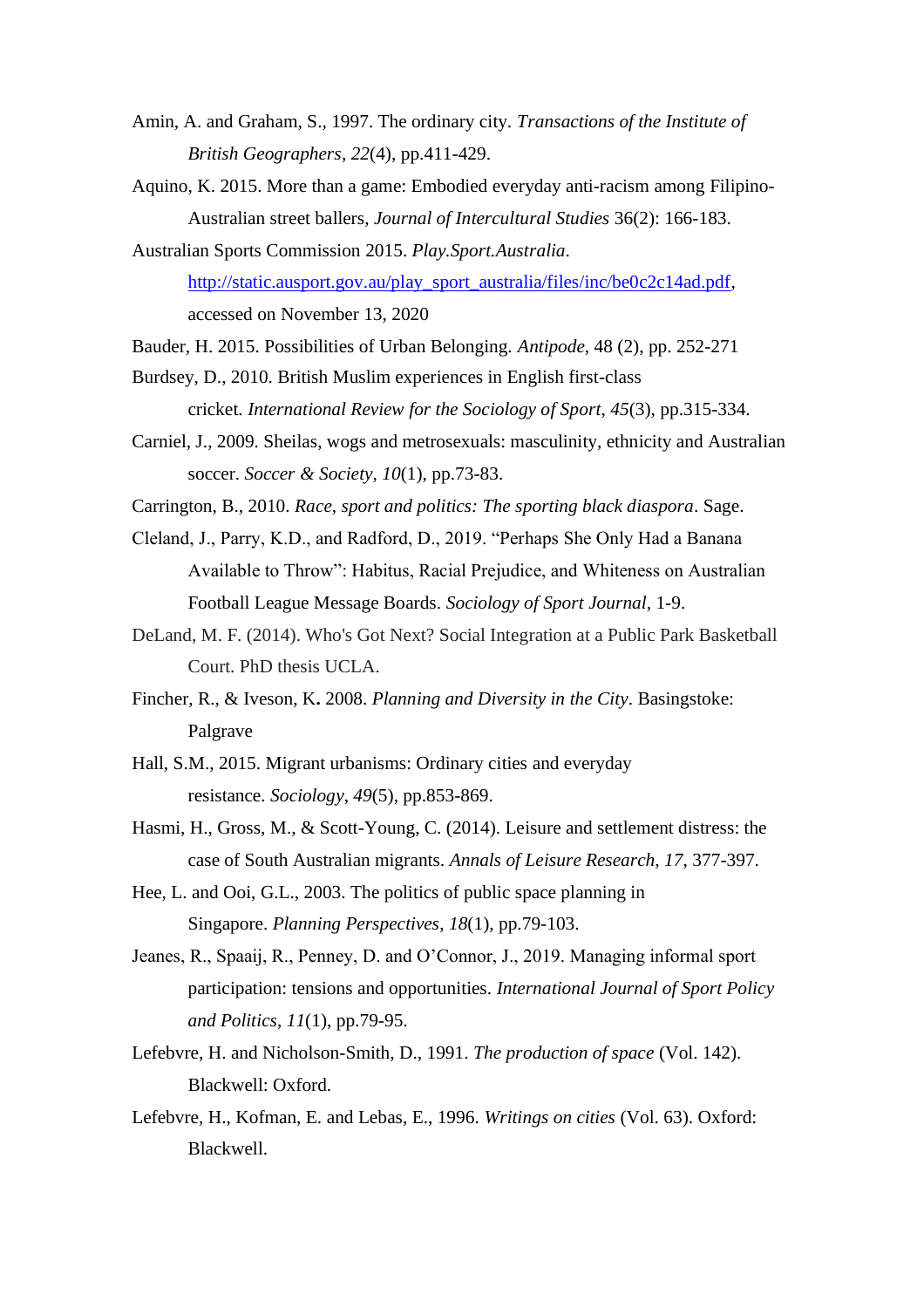- Legacy, C., Rogers, D., Cook, N. and Ruming, K., 2018. Beyond the post-political: is public participation in Australian cities at a turning point?. *Geographical Research*, *56*(4), pp.353-357.
- Low, S. & Iveson, K. 2016. Propositions for more just urban public spaces. *City*, 20(1):10-31.
- Maxwell, H & Stronach, M (2020) Developing Sport for Culturally and Linguistically Diverse Women, In Emma Sherry and Katie Rowe, *Developing Sport for Women and Girls*, London: Routledge.
- Maxwell, H, Foley, C, Taylor, T & Burton, C (2013) "Social inclusion in community sport: A case study of Muslim women in Australia." *Journal of Sport Management, 27*(6): 467-481.
- Meeus, B., Arnaut, K., & Van Heur, B. (eds) 2019. *Arrival Infrastructures: Migration and Urban Social Mobilities*. Basingstoke: Palgrave Macmillan.
- Neal, S., Bennett, K., Cochrane, A. and Mohan, G., 2019. Community and conviviality? Informal social life in multicultural places. *Sociology*, *53*(1), pp.69-86.
- Neal, S., Bennett, K., Jones, H., Cochrane, A. and Mohan, G., 2015. Multiculture and public parks: Researching super‐diversity and attachment in public green space. *Population, space and place*, *21*(5), pp.463-475.
- Neal, S., Bennett, K., Cochrane, A. and Mohan, G., 2013. Living multiculture: understanding the new spatial and social relations of ethnicity and multiculture in England. Environment and planning C: government and policy, 31(2), pp.308-323.
- Purcell, M. 2013. 'Possible worlds: Henri Lefebvre and the right to the city', *Journal of Urban Affairs* 36(1): 141–154.
- Schaillée, H., Haudenhuyse, R., & Bradt, L. (2019). Community sport and social inclusion: international perspectives. *Sport in Society, 22*(6), 885-896.Schimmel, K.S., 2001. 17 Sport matters. *Sport in the city: The role of sport in economic and social regeneration*, p.259.
- Singapore Sports Council (2011) National Sports Participation Survey 2011: Final Report, Singapore Sports Council
- Spaaij, R., 2015. Refugee youth, belonging and community sport. *Leisure Studies*, *34*(3), pp.303-318.
- Tay, V., 2020. 'Singapore remains the most expensive city for expatriates: survey, in *The Business Times*, 18 March 2020,